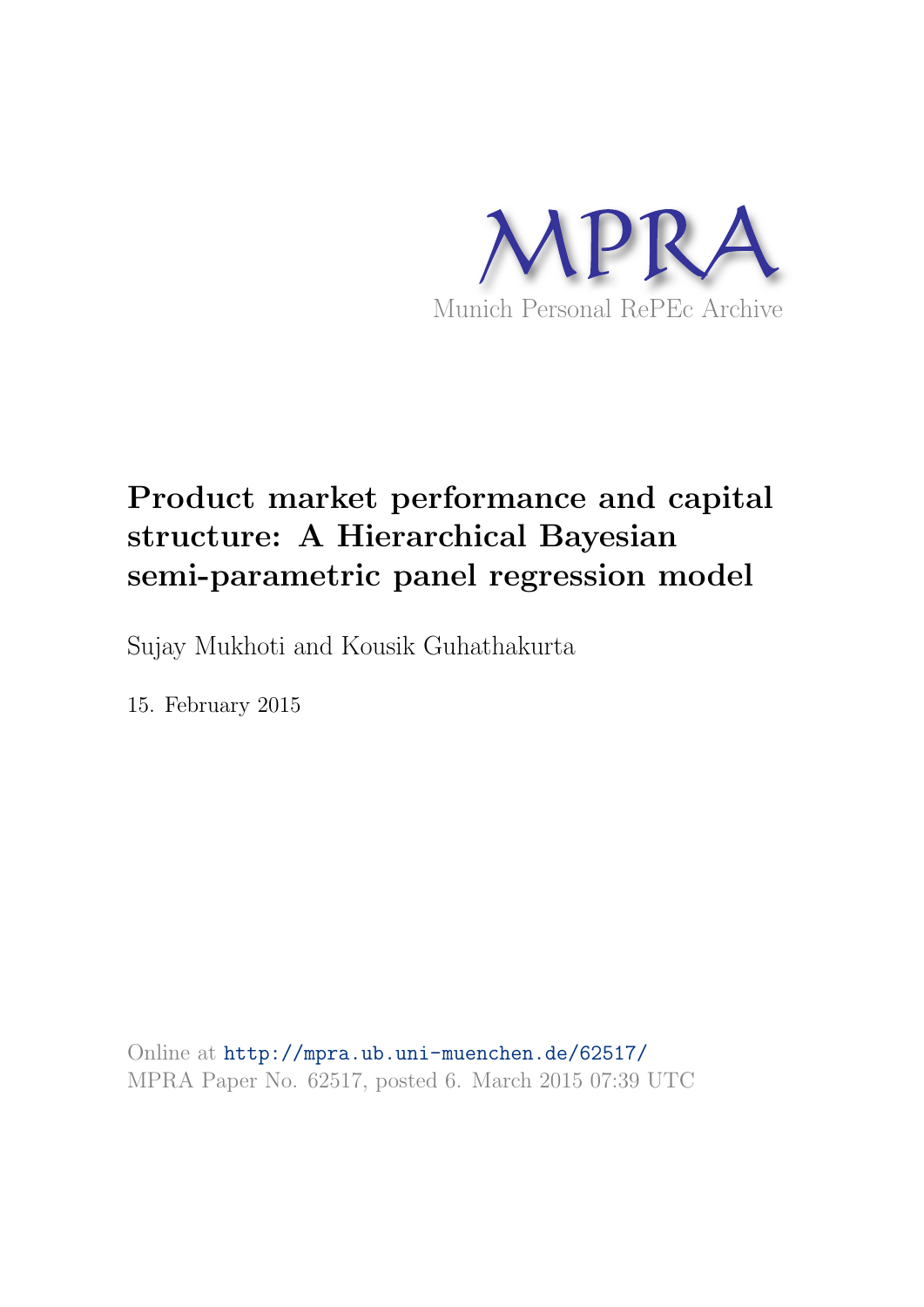# Product market performance and capital structure: A Hierarchical Bayesian semi-parametric panel regression model

January 26, 2015

#### **Abstract**

The relationship between product market performance of a firm and its capital structure has drawn considerable amount of attention recently amongst corporate finance researchers. The same was established to be non-monotonic in the context of a developed market. The non-monotonicity in the functional form could be expressed by pieces of straight lines joined at different values of debt (or knots). In this paper we address the issue of estimating the slopes of different line segments along with the positions of the knots from a panel of firms using an adaptive hierarchical Bayesian semi-parametric regression model. Further,keeping in mind that such a relationship is less investigated in emerging economies where the debt market dynamics may be different we investigate the same for an emerging economy. In the process we provide the economic rationale for varying sign and magnitude of the slopes of the line segments discussed above.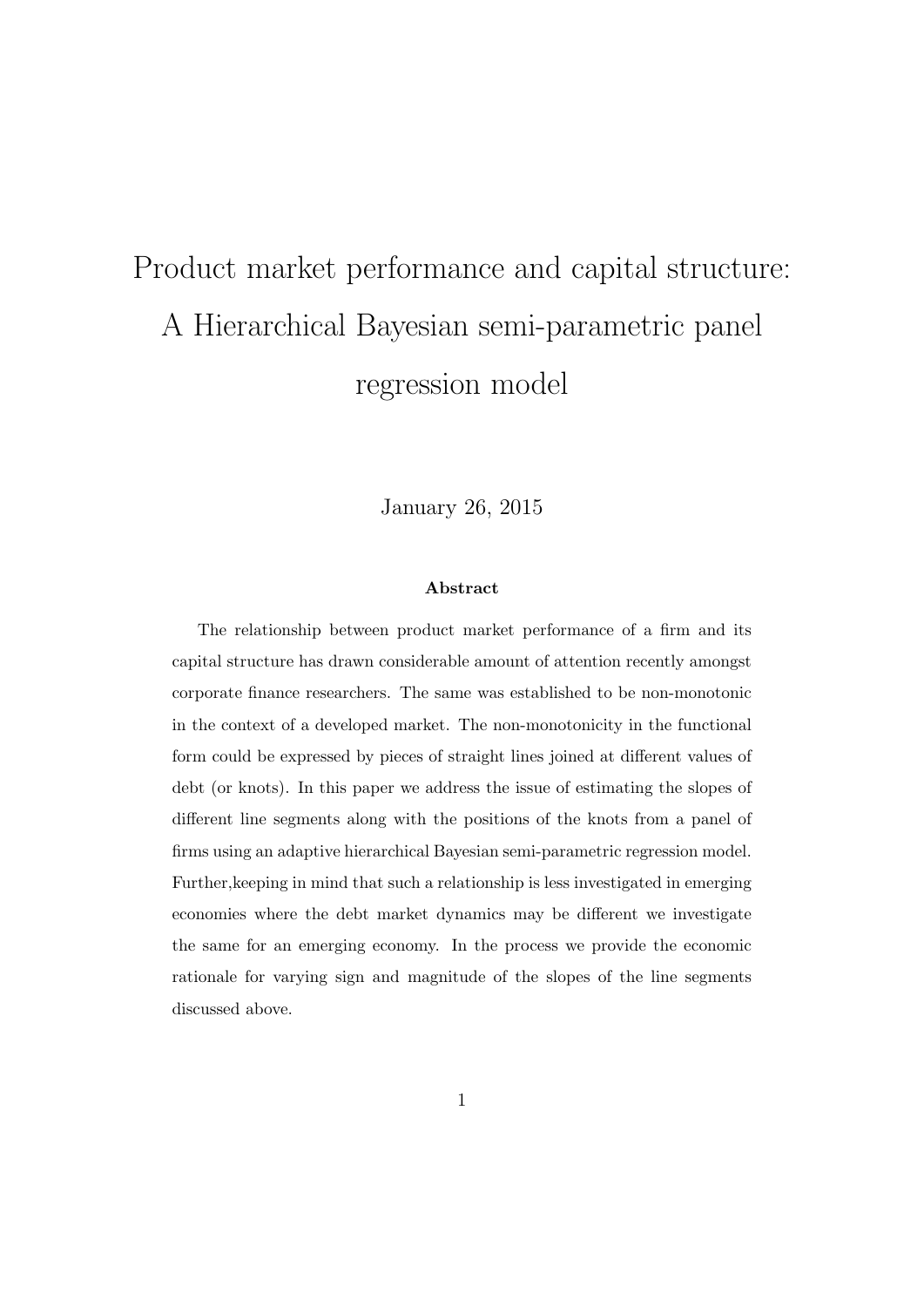## **1 Introduction**

The fact that financing decisions are not just affected by the conflict within agents inside the firm but may also be influenced by the dynamic interaction of the firm with outsiders like competitors and consumers was theoretically established by [2]. With infusion of debt in a firm's capital structure there is incentive for the shareholders to take more risk and pursue aggressive investment policies. Brander and Lewis showed that in an oligopoly this behavior translates into aggressive policy in the output market. Consequently, the leveraged firm would produce more than the equity-financed firm resulting in a non-decreasing monotonic relationship between leverage and output. [1],however, used a Stackelberg like oligopoly framework and introduced a profit function of lenders to show that the relationship between capital structure and output market performance of firms is non-monotonic in nature. Empirical analysis of Campello considers sales growth as a measure of firm's output market performance and ratio of debt to total assets of the firm as a measure of its leverage. The relationship between these two variables is modeled using a piecewise linear function or spline with fixed and known knot points through a panel regression after controlling for other economic factors or co-variates. The influence of debt on output growth of firms are determined from the slopes of the line segments. Similar relationship between output market performance and leverage has also been reported by [3]. Recent studies having shown the importance of country specific factors in determining capital structures of firms [4], [5], it may reasonably be expected that output growth-debt relationships will be different in different economies reflected through different knots and slopes for the piecewise line segments. The challenge is therefore, to estimate the positions of knots which partition the range of debt and the functional relationship therein.

In this paper we adopt a hierarchical Bayesian semi-parametric regression with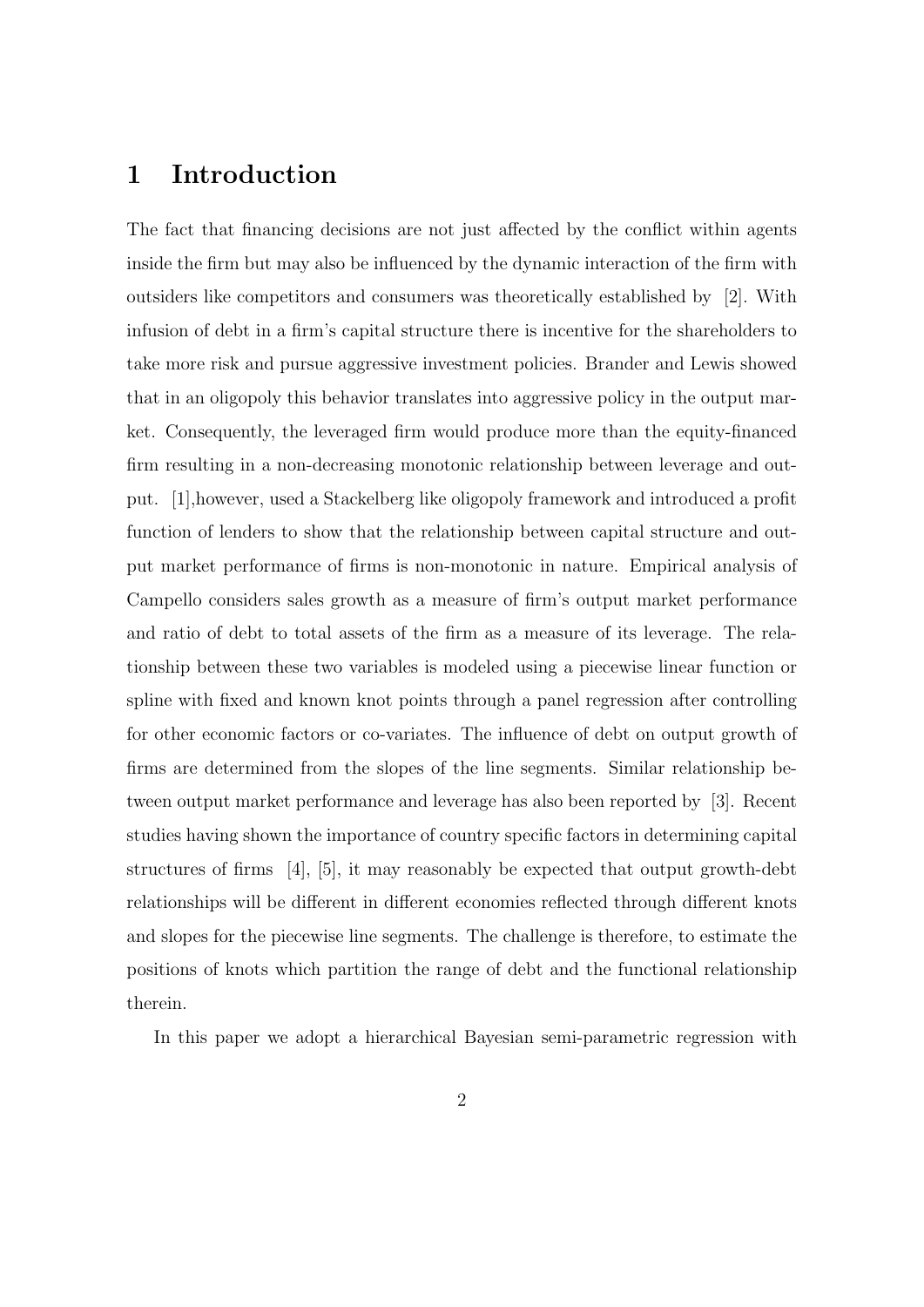adaptive splines to model the output growth in terms of normalized leverage variable . The adaptive spline function assumes the positions of knots to be unknown and estimates of the same are obtained using Monte Carlo Markov Chain (MCMC) simulations. Recently, Bayesian framework has been effectively used to address address some important financial issues [6]. The hierarchical Bayesian framework helps to address two additional important issues, viz. endogeniety caused by lack of comprehensive list of co-variates (see [7] and references therein) and firm specific error variance or heteroscedasticity [1]. While existing literature suggests the use of instrument variable to tackle endogeneity, it is very difficult to find an instrument of leverage that is orthogonal to the error (*e.g* see [1], [8], [9]. An alternative approach to correct the endogeneity bias is through penalized Ridge regression [10]. In Ridge regression set up, a quadratic penalty function of the parameters of endogenous co-variates (to be called endogenous parameters henceforth) is added to the squared error loss which is subsequently minimized to obtain estimators of the regression parameters. Here we adopt a hierarchical Bayesian framework where squared error loss minimization is posited as maximum likelihood estimation problem for a normal random sample and the quadratic penalty function for endogeneity bias is included through Gaussian priors on the endogeneous parameters. The weights of the penalty function are assumed to be prior variances of the endogenous parameters. The non-negativity of penalty parameters ensures that the penalized Ridge estimators could be obtained from posterior means of the corresponding parameters. A similar prior specification for other regression parameters would address the issue of multi-colinearity among the covariates as Ridge regression is a standard technique to tackle the same. The other important issue is heteroscedasticity which induces a large number of parameters. To address the estimation problem in a high-dimensional parameter space we assume identical prior distributions for the error variances with a common hyper-parameter [11].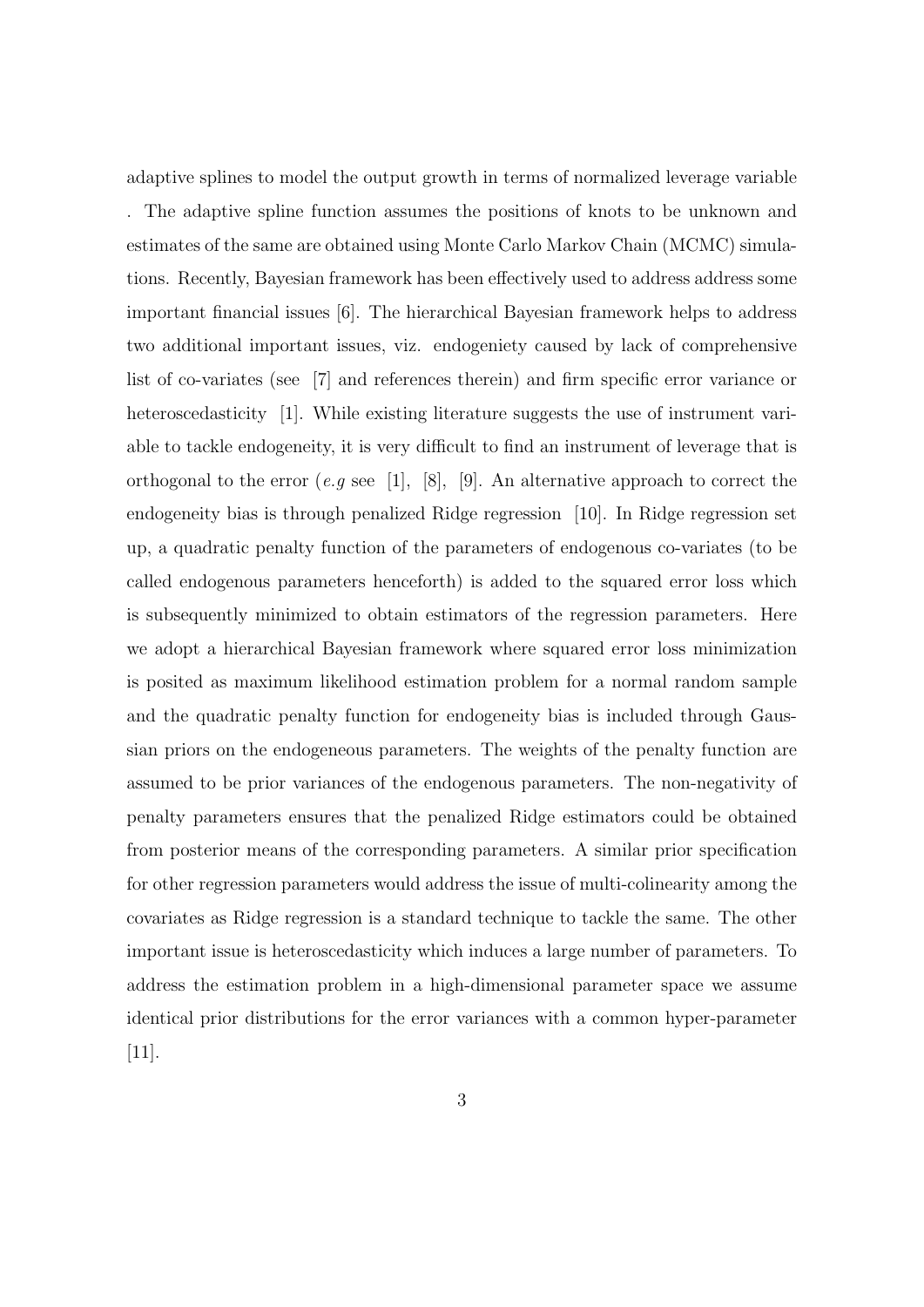Empirical investigation of the interaction between capital structure and product market performance has mainly focused on developed markets (*e.g.* see [11], [12]. Starting with [13], recently there has been a few efforts to understand the systemic issues specific to emerging markets in capital structure product market intervention  $($  [14], [3]. Although as a part of BRIC<sup>1</sup>, India represents a unique opportunity for global investors, there has been only couple of studies conducted on Indian market to the best of the knowledge of the present authors [15], [16]. However,that work focused on only one sector, viz., the manufacturing sector. In this paper we consider a panel of 208 Indian firms without any restriction on the industry sector over 25 years to understand the interaction between their corporate financial strategies and product market through the lens of the hierarchical Bayesian model described above.

## **2 Hiearchical Bayesian panel regression model**

Let  $y_{i,t}$  be the measurement on output market performance of the  $i^{th}$  firm in the  $t^{th}$  year and  $\mathbf{X}_{i,t}$  be the corresponding vector (row) of observations on *p* co-variates including control variables and leverage,  $i = 1, 2...n$ ,  $t = 1, 2...T$ . Pooled panel regression model could be then represented as:

$$
y_{i,t} = \mathbf{X}_{i,t} \boldsymbol{\beta} + \epsilon_{i,t} \tag{1}
$$

Denoting the *T*−vector of errors corresponding to the  $i^{th}$  firm by  $\epsilon_i$ , we assume  $E[\epsilon_i] = \mathbf{0}, V(\epsilon_i) = \sigma_i^2 I_T$ , and  $E[\epsilon_i \epsilon_j] = \mathbf{0}^{T \times T} \ \forall (i, j)$  such that  $i \neq j$ , where  $I_T$  is the identity matrix of order *T*. Least square estimator of  $\beta$  is obtained from the squared

<sup>1</sup>BRIC is an acronym for the nations Brazil, Russia, India and China used by the investment bank J P Morgan and is an internationally accepted acronym to describe the four fastest growing economies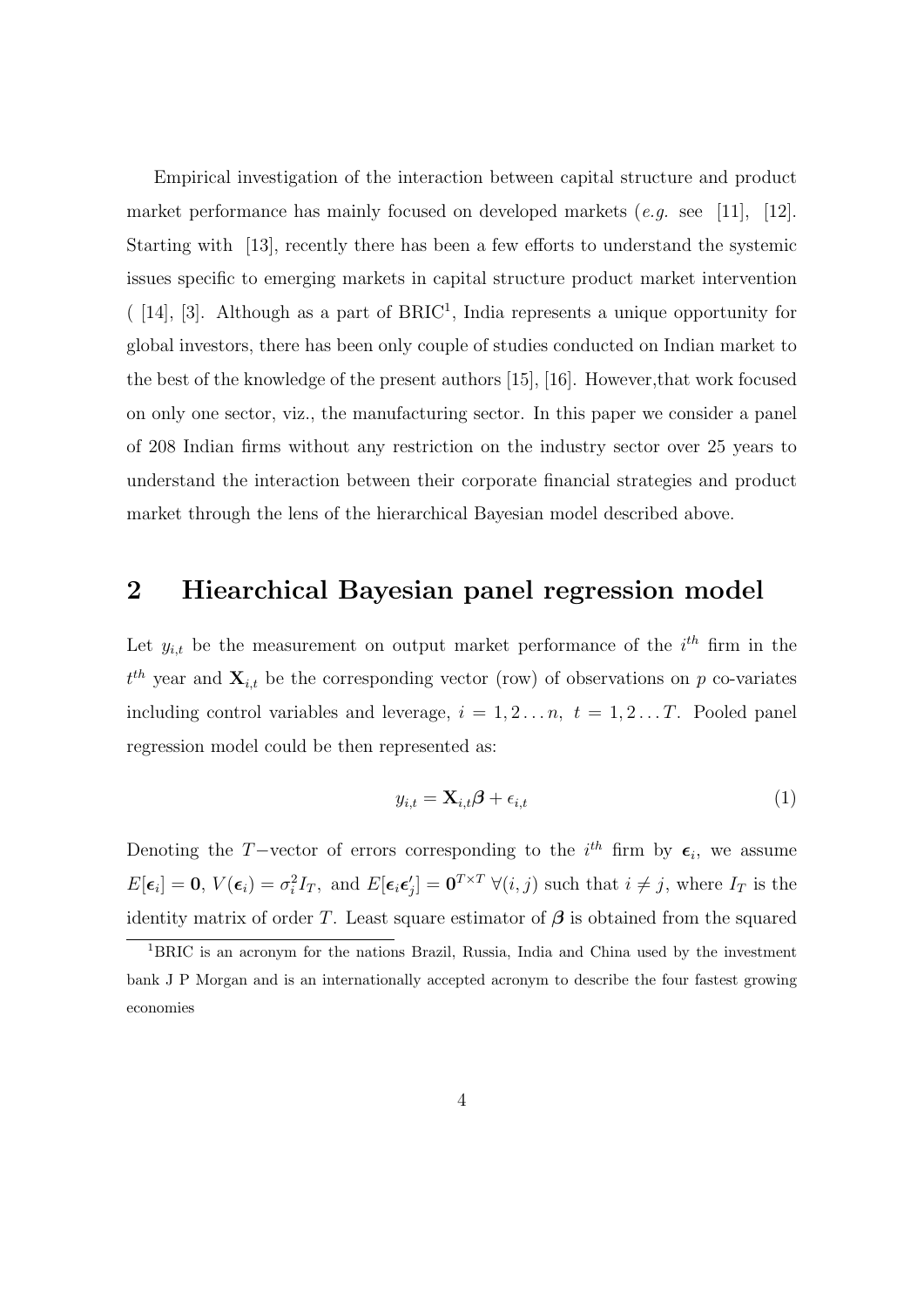error loss function as follows

$$
\stackrel{argmin}{\beta} (\mathbf{y} - \mathbf{X}\boldsymbol{\beta})'(\mathbf{y} - \mathbf{X}\boldsymbol{\beta})
$$
 (2)

where  $\mathbf{y} = (\mathbf{y}_1, \mathbf{y}_2 \dots \mathbf{y}_N)'$  is the TN vector of observations on the dependent variable with  $y_i^T$  being the observations on the same corresponding to  $i^{th}$  firm.  $X^{TN\times p}$  is the design matrix containing data on co-variates including the leverage variable. In the following subsection we describe how hierarchical Bayesian set up can be efficiently used to tackle the issues of endogeneity, heteroscedasticity and multicollinearity simultaneously .

# **2.1 Hierarchical Bayesian model for Endogneity, Heteroscedasticity and Multi-collinearity**

We partition  $\boldsymbol{\beta} = (\boldsymbol{\beta}_1, \boldsymbol{\beta}_2)$  where  $\boldsymbol{\beta}_1^{p-k\times 1}$  and  $\boldsymbol{\beta}_2^{k\times 1}$  corresponds to the set of exogenous and endogenous co-variates respectively. Corresponding partition of the design matrix is denoted by  $\mathbf{X}_{[1]}$  and  $\mathbf{X}_{[2]}$ . The problem of estimating  $\boldsymbol{\beta}$  consistently in presence of endogeneity bias could then be reformulated as minimization of the following squared error loss function [9]

$$
\psi(\boldsymbol{\beta}, \boldsymbol{\Lambda}) = (\mathbf{y} - \mathbf{X}\boldsymbol{\beta})'(\mathbf{y} - \mathbf{X}\boldsymbol{\beta}) + (\mathbf{X}_{[2]}')M_1\mathbf{X}_{[2]})\boldsymbol{\beta}_2'\boldsymbol{\Lambda}\boldsymbol{\beta}_2
$$
\n(3)

 $\Lambda = diag(\lambda_1, \lambda_2, \dots \lambda_k)$  being the matrix of non-negative penalty parameters. The non-negativity constraint on the penalty parameters ensures that  $\psi(\beta, \Lambda)$  satisfies the standard properties of loss function. Notice that the expression in 3 is equivalent to the squared error loss related to penalized Ridge estimation upto a scaling factor. The loss minimization problem can be restated as maximization of the following function

$$
\stackrel{argmax}{\beta} e^{-\frac{(\mathbf{y} - \mathbf{X}\boldsymbol{\beta})'(\mathbf{y} - \mathbf{X}\boldsymbol{\beta})}{2}} e^{-\frac{\boldsymbol{\beta}_2' \mathbf{\Lambda} \boldsymbol{\beta}_2}{2}}
$$
(4)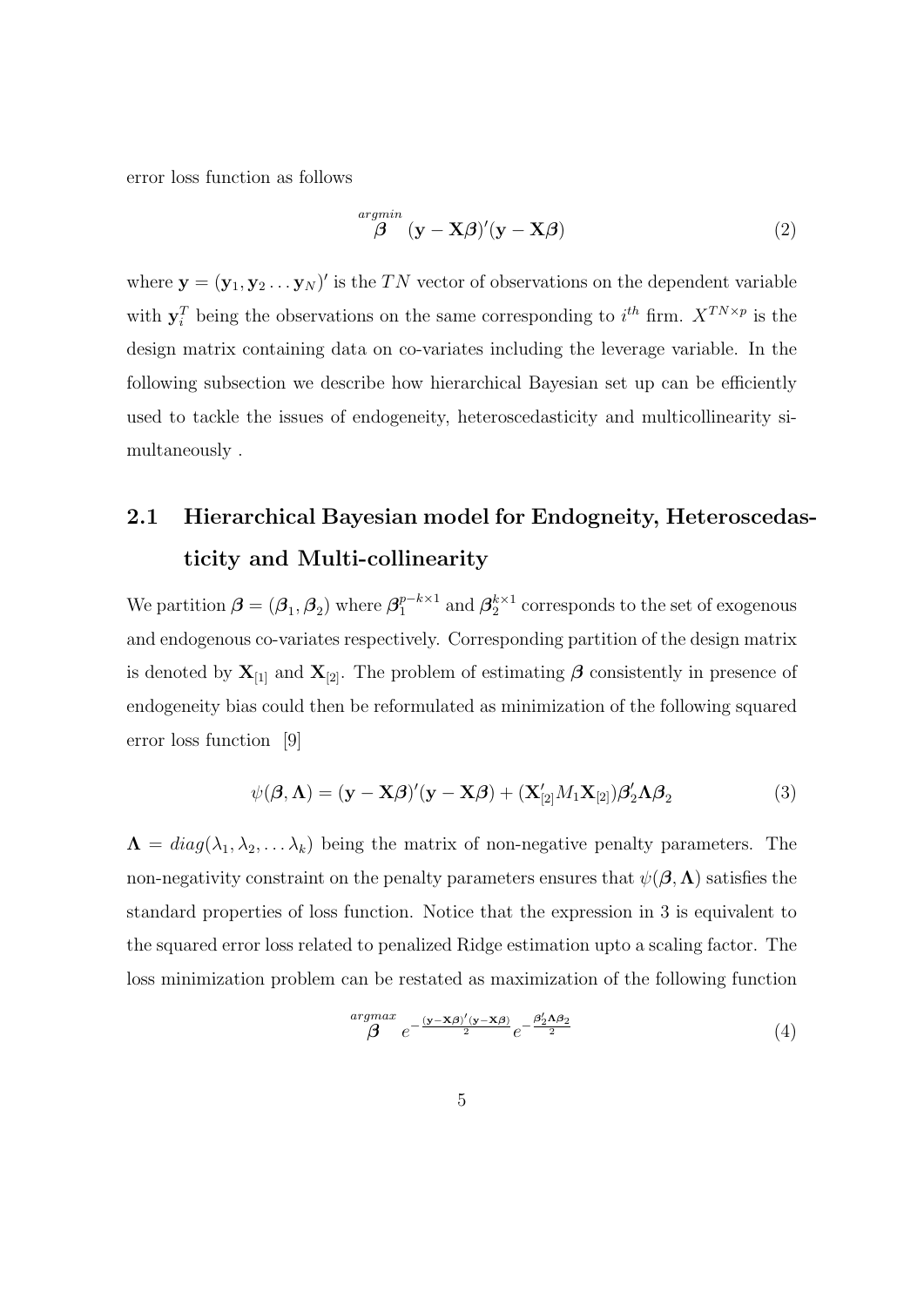where  $\beta$  |  $\Lambda$  is assumed to follow the natural conjugate prior distribution, viz.  $N_k(\mathbf{0}, \mathbf{\Lambda}^{-1})$ . This formulation leads to Bayesian framework for regression. The nonnegativity of the penalty parameters is ensured through the assumption of independent and identical Gamma priors on the penalty parameters with common hyperparameter which leads to a hierarchical Bayesian model. To complete the Bayesian set up, we assume similar natural conjugate priors for  $\beta_1$  and iid inverse Gamma priors for firm specific variances  $(\sigma_i^2, i = 1, 2...N)$ . Such a choice of priors for the variances as well as the penalty parameters reduces the complexity in estimation arising out of high-dimensionality of the parameter space caused by both heteroscedasticity and inclusion of penalty in the squared error loss. Thus in this hierarchical Bayesian formulation  $\psi(\beta, \Lambda)$  is minimized at the posterior mean of  $\beta$  conditional to  $(\mathbf{y}, \mathbf{X}, \Lambda)$ (see pp-117, [17]. Further, Ridge regression being devised to estimate regression parameters in presence of multi-collinearity [18], the Gaussian prior on *β* suffices to tackle the same.

In what follows, we describe the hierarchical Bayesian semi-parametric model to explain non-monotonicity of output-debt relation.

# **2.2 Hierarchial Bayesian semi-parametric model with adaptive splines**

The non-linearity exhibited through the non-monotonic relation between output performance and debt of a firm is difficult to model parametrically. A flexible technique of doing so is to express the output performance as piecewise polynomial function (or polynomial splines) over low, moderate and high ranges of debt variable (say *X<sup>p</sup>* in model (1)). In particular, we illustrate the same with linear splines over the partition of  $X_p$  defined by two knots, say  $\xi_1 < \xi_2$ . Thus the basis of the linear spline is  $X_{[2]} = [1, X_p, (X_p - \xi_1)_+, (X_p - \xi_2)_+]$ , where  $u_+$  denotes  $max(u, o)$ . The non-linear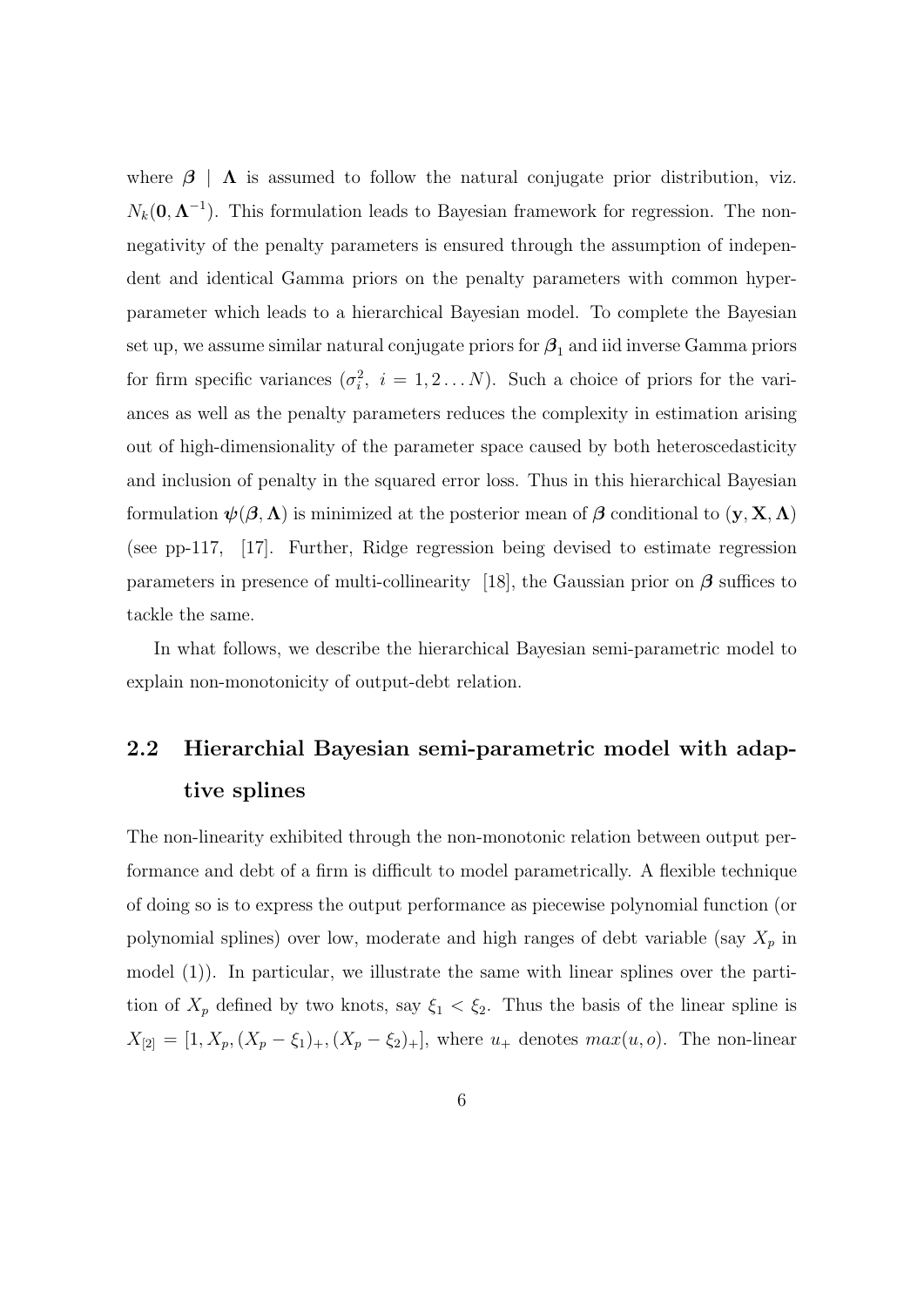relation of debt with output performance can then be expressed as a linear function of the basis which is also known as linear B-spline in the literature [19]. The complete semi-parametric panel regression model is given as follows

$$
y_{i,t} = \mathbf{X}_{[1]_{i,t}}^{p-1 \times 1} \boldsymbol{\beta}_1 + f(X_{p_{i,t}}) + \epsilon_{i,t}
$$
  

$$
f(X_{p_{i,t}}) = \beta_{p,I} + \beta_{p,II} X_{p_{i,t}} + \beta_{p,III} (X_{p_{i,t}} - \xi_1)_+ + \beta_{p,IV} (X_{p_{i,t}} - \xi_2)_+ \tag{5}
$$

where all the assumptions of model (1) are assumed to hold. Notice that in the above semi parametric model the slope of the line segment below  $\xi_1$  is  $\beta_{p,II}$ , between  $\xi_1$ and  $\xi_2$  is  $\beta_{p,II} + \beta_{p,III}$  and beyond  $\xi_2$  the same is  $\beta_{p,II} + \beta_{p,III} + \beta_{p,IV}$ . Similarly the intercepts also change but the amount of change depends on the position of the knots.

Typically values of the knots are unknown in reality and more likely to depend on how developed the debt market is in a particular country along with other country specific influences. A robust way to determine the positions of the knots is to estimate them from data. In the current hierarchical Bayesian set up we put a non-informative prior on  $\xi_1$  and  $\xi_2$  with the range of the debt variable as support. Such a spline model is also known as Bayesian adaptive spline (see [20]. The condition  $\xi_1 < \xi_2$  is ensured by assuming that *ξ*<sup>1</sup> is drawn from the distribution of the smallest order statistic of a sample of size two drawn from the parent distribution and similarly distribution of largest order statistic is assumed for *ξ*2.

#### **2.3 Markov Chain Monte Carlo (MCMC) estimation**

The hierarchical Bayesian model proposed above requires calculation of mean and other summary statistics of the posterior distribution of the model parameters. We use MCMC technique to simulate from the posterior distribution of the parameters and compute the sample mean which converges to the posterior mean asymptotically. However, if the posterior distribution is non-standard then generating iid samples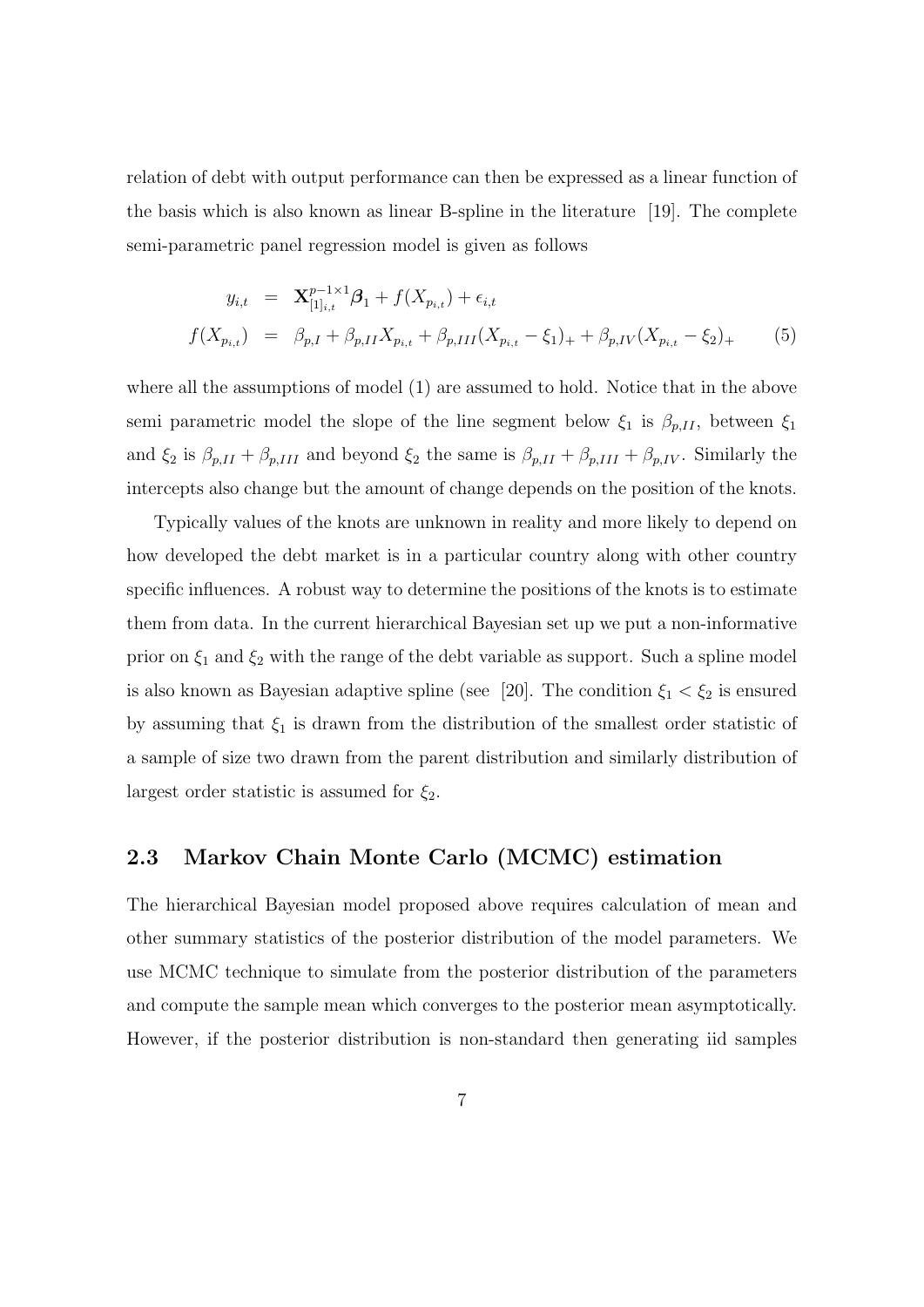from it becomes difficult. In such a case, we use the well known Metropolis-Hastings algorithm to generate an ergodic Markov chain which asymptotically converge to the target posterior distribution. We refer to [21] and [22] for a comprehensive review of Bayesian computational techniques.

Let us denote the set of firm specific variances  $\{\sigma_1, \sigma_2 \ldots \sigma_N\}$  by  $\vartheta$ . The prior distribution of  $\sigma_i^2$  is assumed to be  $Inverse - Gamma(\frac{\nu}{2})$  $\frac{\nu}{2}, \frac{\nu}{2}$  $(\frac{\nu}{2})$ ,  $\forall i = 1, 2 \dots N$ . Further we assume  $\lambda_1 = \lambda_2 = \ldots = \lambda_k = \lambda$  and the prior for  $\lambda$  is  $Gamma(\frac{\nu_\lambda}{2})$  $\frac{\nu_{\lambda}}{2}$ ,  $\frac{\nu_{\lambda}}{2}$  $\left(\frac{\sqrt{\lambda}}{2}\right)$ ,  $\forall i =$ 1, 2...k. Denoting  $(\beta_{pI}, \dots \beta_{pIV})$  by  $\mathcal{B}_2$ , we assume the prior of the spline parameters as  $N_4(\mathbf{0}, \lambda I_4)$ . The non-informative prior of the knot points could be elicited from the fact that  $\xi_1$  and  $\xi_2$  are the smallest and largest order statistics from a sample of size two drawn from uniform distribution over  $(0,1)$ . The prior density of  $\xi_i$  is  $f_i(\xi_i) = i \binom{n}{i} F^{i-1}(\xi_i) f(\xi_i) (1 - F(\xi_i))^{n-i}$  where  $F(\cdot)$  is the cumulative distribution function of  $U(0,1)$  distribution,  $i = 1,2$ . Priors of  $\beta$  is same as stated in **section (2.1)**.

The posterior distribution of the model parameters are given as follows:

- *• f*(*β |* **y***,* **X***, λ, ϑ, ξ*) *∝ e −* ∑ *i*  $\sum_{t}$ (*y*<sub>*i*</sub>,*t* −**X**<sub>[1]*i*,*t*</sub> $\beta$ <sub>1</sub>−*f*(*X*<sub>*pi*</sub>,*t*))<sup>2</sup>  $\frac{z^{i}e^{i\theta_1-f(X_{p_{i,t}}))^2}}{\times e^{-\frac{\beta'_1\beta_1}{2\sigma_\beta^2}}e^{-\frac{\lambda\beta'_2\beta_2}{2}},}$  where  $\xi=$  $(\xi_1, \xi_2)'$
- $f(\lambda \mid \mathbf{y}, \mathbf{X}, \boldsymbol{\beta}, \vartheta, \boldsymbol{\xi}) \propto e^{-\frac{\lambda}{2}(\beta_2^{\prime}\beta_2 + \nu_{\lambda})}\lambda^{\frac{\nu_{\lambda}}{2}-1}$ *• f*(*σ<sup>i</sup> |* **y***,* **X***, λ, β, ξ*) *∝ e −*  $\sum_{t} (y_{i,t} - \mathbf{X}_{[1]_{i,t}} \boldsymbol{\beta}_1 - f(X_{p_{i,t}}))^2 + \nu$  $\frac{1}{2\sigma_i^2}$  ×  $\left(\frac{1}{\sigma_i^2}\right)$  $\overline{\sigma_i^2}$  $\sqrt{\frac{\nu}{2}}$  $\sum_{t} (y_{i,t} - \mathbf{X}_{[1]_{i,t}} \boldsymbol{\beta}_1 - f(X_{p_{i,t}}))^2$
- $f(\xi_i | \mathbf{y}, \mathbf{X}, \lambda, \boldsymbol{\beta}, \vartheta) \propto e^{-\sum_i \xi_i}$  $\frac{a_1}{a_2 a_3^2}$  ×  $(\xi_i)^{i-1} (1 - \xi_i)^{2-i}$ , i=1,2

To generate from the posterior distribution we use Metropolis-Hastings algorithm and the sampling scheme to generate M iid samples is as follows.

Step I: Initialize the parameters  $\bm{\xi}, \lambda, \bm{\beta}, \vartheta$  at  $\bm{\xi}^0, \lambda^0, \bm{\beta}^0, \vartheta^0;$  Set iteration =i  $\textsf{Step II:}$  Generate  $\boldsymbol{\beta}^{i}$  from  $f(\boldsymbol{\beta} \mid \mathbf{y}, \mathbf{X}, \lambda^{i-1}, \vartheta^{i-1}, \boldsymbol{\xi}^{i-1})$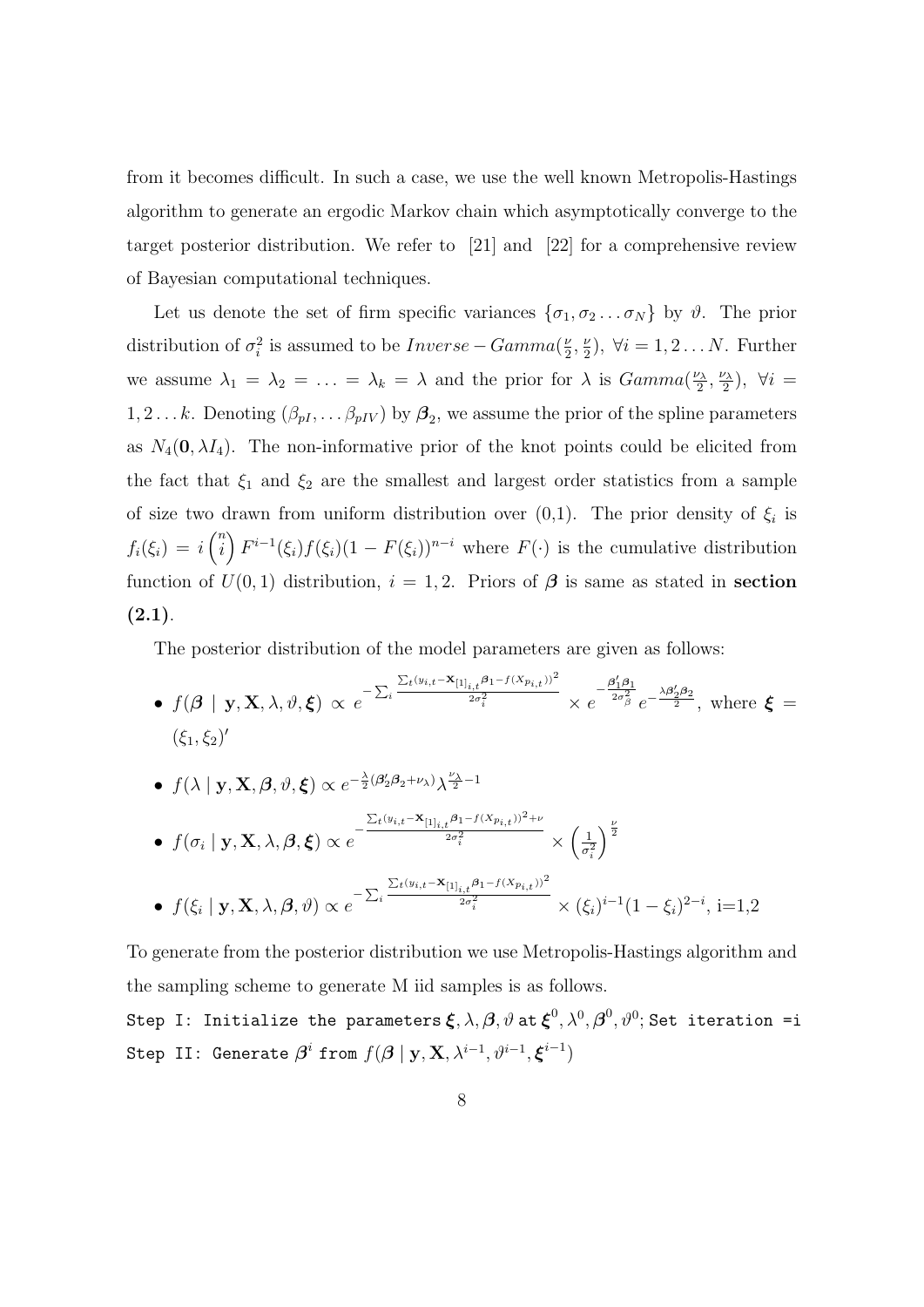$\textsf{Step III:}$  Generate  $\vartheta^i$  from  $f(\lambda \mid \mathbf{y}, \mathbf{X}, \boldsymbol{\beta}^i, \lambda^i, \boldsymbol{\xi}^{i-1})$  $\textsf{Step IV:}$  Generate  $\lambda^i$  from  $f(\lambda \mid \mathbf{y}, \mathbf{X}, \boldsymbol{\beta}^i, \vartheta^i, \boldsymbol{\xi}^{i-1})$ Step V: Generate  $\xi^i$  from  $f(\xi | y, \mathbf{X}, \boldsymbol{\beta}^i, \vartheta^i, \lambda^i);$  Set iteration = i+1; Step VI: Repeat from Step II until iteration=M. First few observations are dropped to ensure no auto-correlation (also called burn-in

sample) and from the rest sample statistics are computed. In the following section we present the data analysis results and their interpretations based on the model and posterior sample generation scheme given in this section.

## **3 Data and results**

This study uses a panel data of 208 Indian firms listed on the Bombay Stock Exchange Ltd from 1988 to 2013, available in the CMIE database Prowess. The sample selection was based on data availability . Only firms with complete set of observations for the entire period were considered.

#### **3.1 Variables and Model**

Product market performance has been represented by various proxies like pricing policies [23], Profitability [3], or Growth in annual sales [1]. As explained in section 1, the infusion of debt in capital structure is likely to influence a firm's policy towards increased level of output. The variable which best proxies the change in level of output of a firm is its annual growth in sales. Hence as a proxy for output market performance of firms we chose Sales growth , which is given by,

$$
Sales_Growth_{i,t} = \ln \frac{Sales_{i,t}}{Sales_{i,t-1}}
$$
\n
$$
\tag{6}
$$

where  $Sales_Growth_{i,t}$  is the growth in annual sales and  $Sales_{i,t}$  is the annual sales of firm ''' for the year't'. The reason for taking  $log$  difference as a measure of change in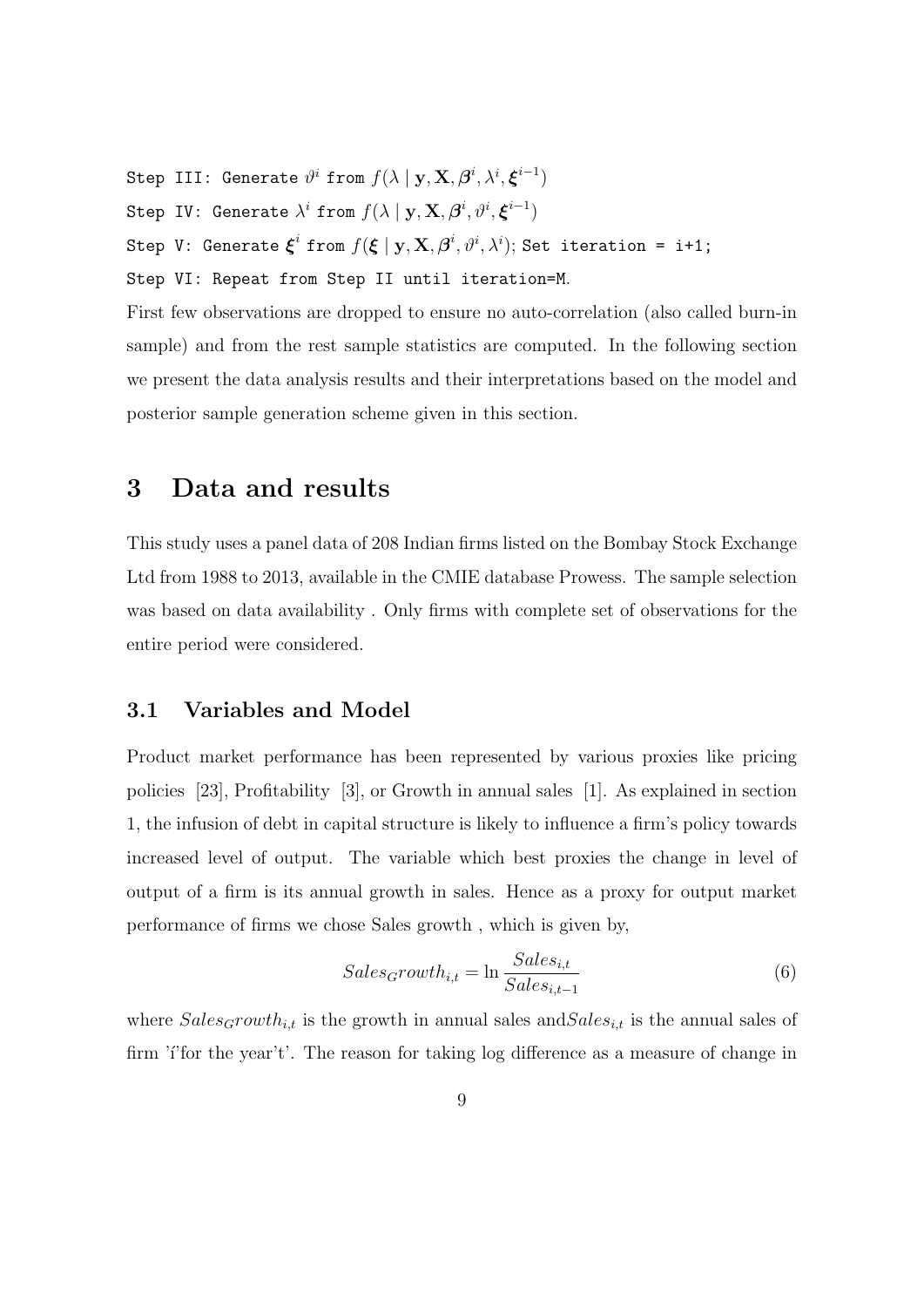sales is to ensure that the dependent variable can assume any value between *−∞* and *∞*.

The proxy for capital structure is*Leverage*, given by *Borrowings* divided by *Total Assets*.Since borrowings represent the total debt of the firm, the relationship between debt and output market is suitably captured through this variable.

The sales growth of a firm can be affected by the investment decisions of the firm. Other factors which may impact the growth in annual sales of a firm are firm size, profitability and a firm's expenditure towards promotion and advertisement. Keeping this mind, and taking cue from previous literature we have considered the usual control variables which include *Size*, *Investment*, *Sales Expenditure* and *Profitability* variables. As a proxy of *Size* we have taken natural log of *Total Assets*. For *Investment* we considered *Capital Work in Progress* as a proportion of *Total Assets*. *Profitability* is represented by the sum of *Profit After taxes* and *Depreciation* divided by *Total Assets*.

To facilitate estimation of knots we transform the Leverage variable within the interval [0,1] by

$$
Leverage_i = \frac{Leverage_i - Leverage_{min}}{Leverage_{max} - Leverage_{min}}\tag{7}
$$

#### **3.2 Model Description**

The hierarchical Bayesian semi-parametric model with adaptive splines as given by equation(5) may be stated in terms of the panel data described in previous section as:

$$
SalesGrowth_{i,t} = \beta_0 + \beta_1 \log(Size_{i,t-1}) + \beta_2 Investment_{i,t-1} + \beta_3 SalesExpenditure_{i,t-1} + \beta_4 Profitability_{i,t-1} + f(Leverage_{i,t-1}) + \epsilon_{i,t}
$$
\n(8)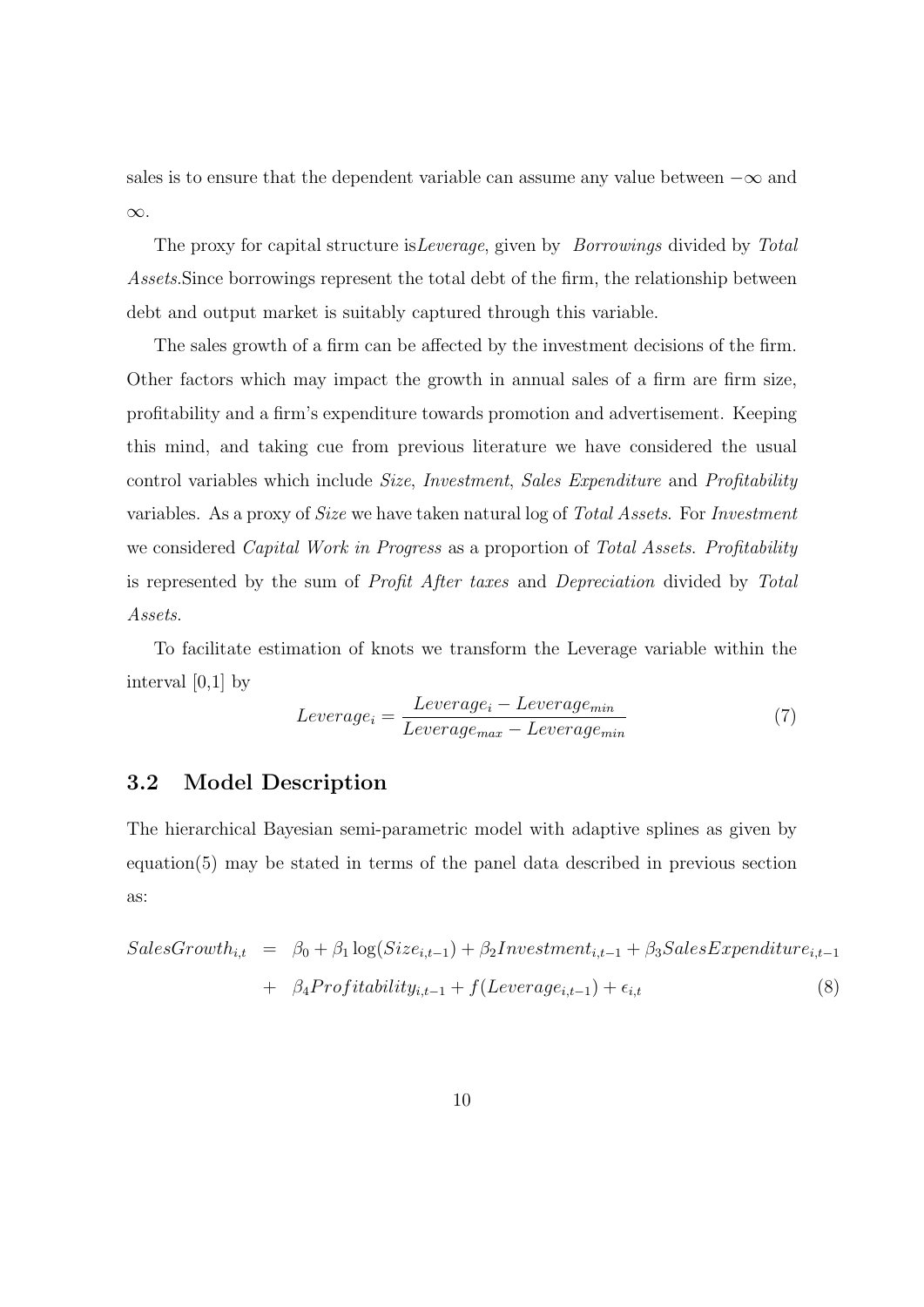#### **3.3 Results and interpretations**

Table(1) reports the results from estimation of the parameters in  $Eq(9)$ . The parameters of importance are the knot points and the slopes of the piecewise line segments of the spline. The distribution of the location of the knot points are given by the values of  $\xi_1$  and  $\xi_2$ . From that we find that the expected value of  $\xi_1$  is 0.3669 which means that the first break point occurs at a point where the standardised *Leverage* value is about 0.37. The posterior density plot of the first knot point(Figure ) reveals that the values are heavily skewed towards left of mean value, indicating a very low probability of having a value higher than the mean value. Similarly from the expected value of *ξ*2, we can estimate that the second break point is at the standardised *Leverage* value of about 0.70. The posterior density plot here shows that the distribution is heavily right skewed, which effectively means that the probability of having values lower than mean is very low. This shows that the degree of responsiveness of the sales growth of Indian firms to the respective leverage of the firms changes at these two points. That means product market performance of Indian firms with leverage below the standardized value of 0.37 react to the capital structure decision of firms in a different manner than that of the firms with leverage above the break point. There is a further shift in behaviour for firms with levels of leverage above the standardised value of 0.70. The findings confirm that the relationship between the two variables for firms with moderate levels of debt is different from that of firms with low and high levels of debt. The exact nature of the relationship is given by the posterior distribution of the intercept and slopes  $\beta_{p,I}$ ,  $\beta_{p,II}$ ,  $\beta_{p,III}$  and  $\beta_{p,IV}$ . While  $\beta_{p,I}$  (Table 1)represents the intercept and *βp,II* the slope of the regression curve of *SalesGrowth* on *Leverage* with the usual control variables till the first break point, the sum of  $\beta_{p,II}$ and  $\beta_{p,III}$  gives the slope of the curve from the first break point to the second one. The sum of  $\beta_{p,II}$ ,  $\beta_{p,III}$  and  $\beta_{p,IV}$  is the estimate of the slope of the curve beyond the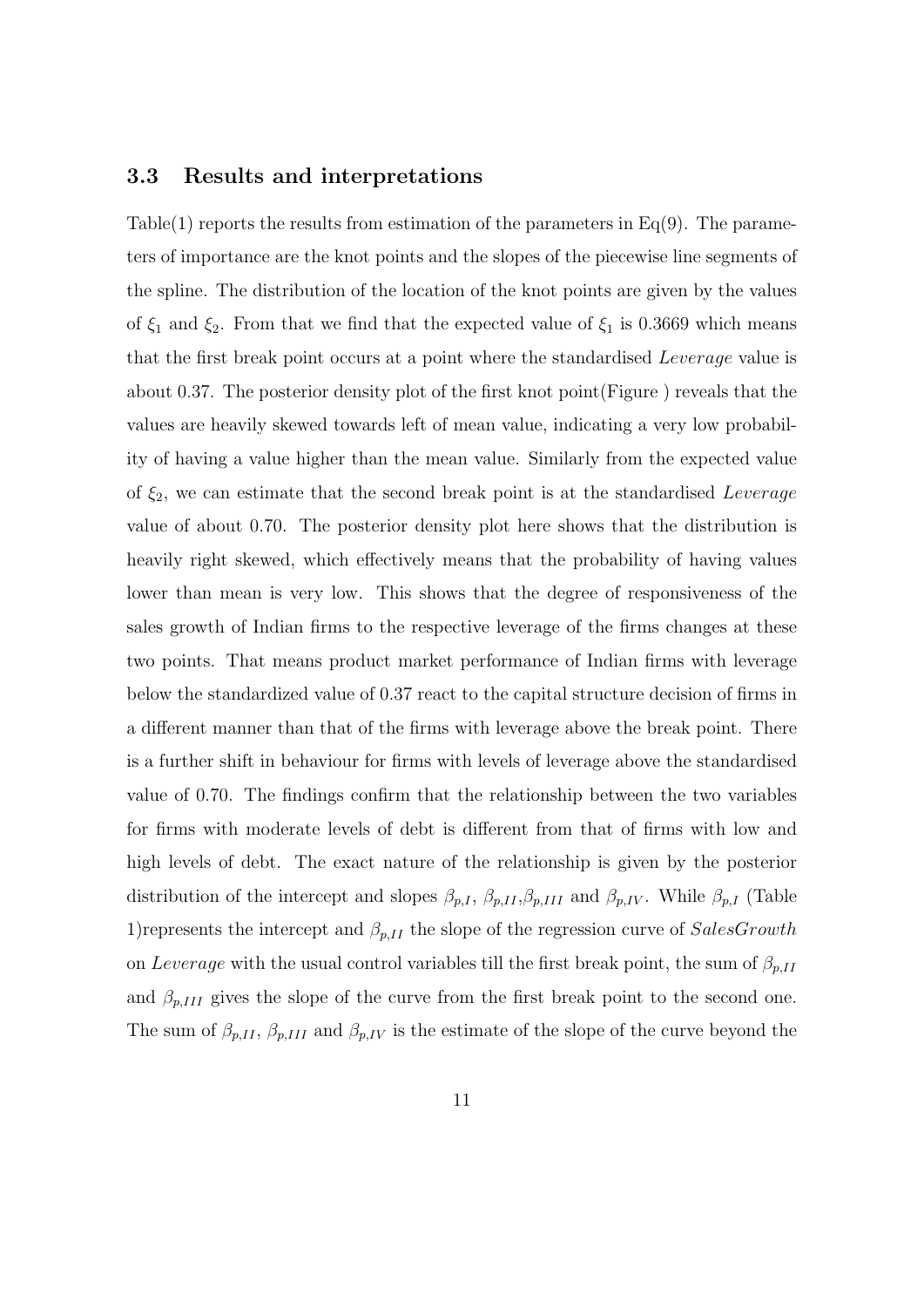| Parameter       | Mean          | SD       | 95% Credible Interval   |
|-----------------|---------------|----------|-------------------------|
| $\beta_{p,I}$   | 0.0041773     | 0.38798  | $(-0.75856, 0.76678)$   |
| $\beta_{p,II}$  | 0.0080681     | 0.53473  | $(-1.0654, 1.1079)$     |
| $\beta_{p,III}$ | $-0.00070032$ | 0.78008  | $(-1.5633, 1.542)$      |
| $\beta_{p,IV}$  | $-0.00085372$ | 0.91059  | $(-1.8178, 1.8182)$     |
| $\beta_1$       | 0.010362      | 0.038581 | $(-0.06571, 0.085644)$  |
| $\beta_2$       | 0.013788      | 0.70669  | $(-1.3775, 1.4148)$     |
| $\beta_3$       | 0.15731       | 0.82382  | $(-1.4801, 1.7897)$     |
| $\beta_4$       | $-0.052532$   | 0.80869  | $(-1.6522, 1.5546)$     |
| deviance        | 344.18        | 7.1483   | (330.27, 358.31)        |
| $\xi_1$         | 0.3669        | 0.2495   | $(7.4992e-06, 0.81108)$ |
| $\xi_1$         | 0.69773       | 0.22894  | (0.24226,1)             |

Table 1: Table displaying the posterior distribution estimates for all the regression parameters

second break point. The expected values of  $\beta_{p,II}, \beta_{p,III}$  and  $\beta_{p,IV}$  from Table 1 shows that the slope of the regression curve is 0.008 up to the first break point, .007 between first and second break point and 0.006 beyond the second break point. The density plots for the parameters  $\beta_{p,I}$ ,  $\beta_{p,II}$ ,  $\beta_{p,III}$  and  $\beta_{p,IV}$  show that the values are symmetric across mean. The intercepts may be computed from the values of knot points and slope. The non-monotonic relationship between *SalesGrowth* and *Leverage* may be represented by the graph depicted in Figure 8. This effectively means that the capital structure decision of firms have a low degree of increasing effect on the product market performance of the Indian firms.

The close to zero slope suggests a much weaker influence of capital structure decision of firms on their product market performance in Indian market as compared to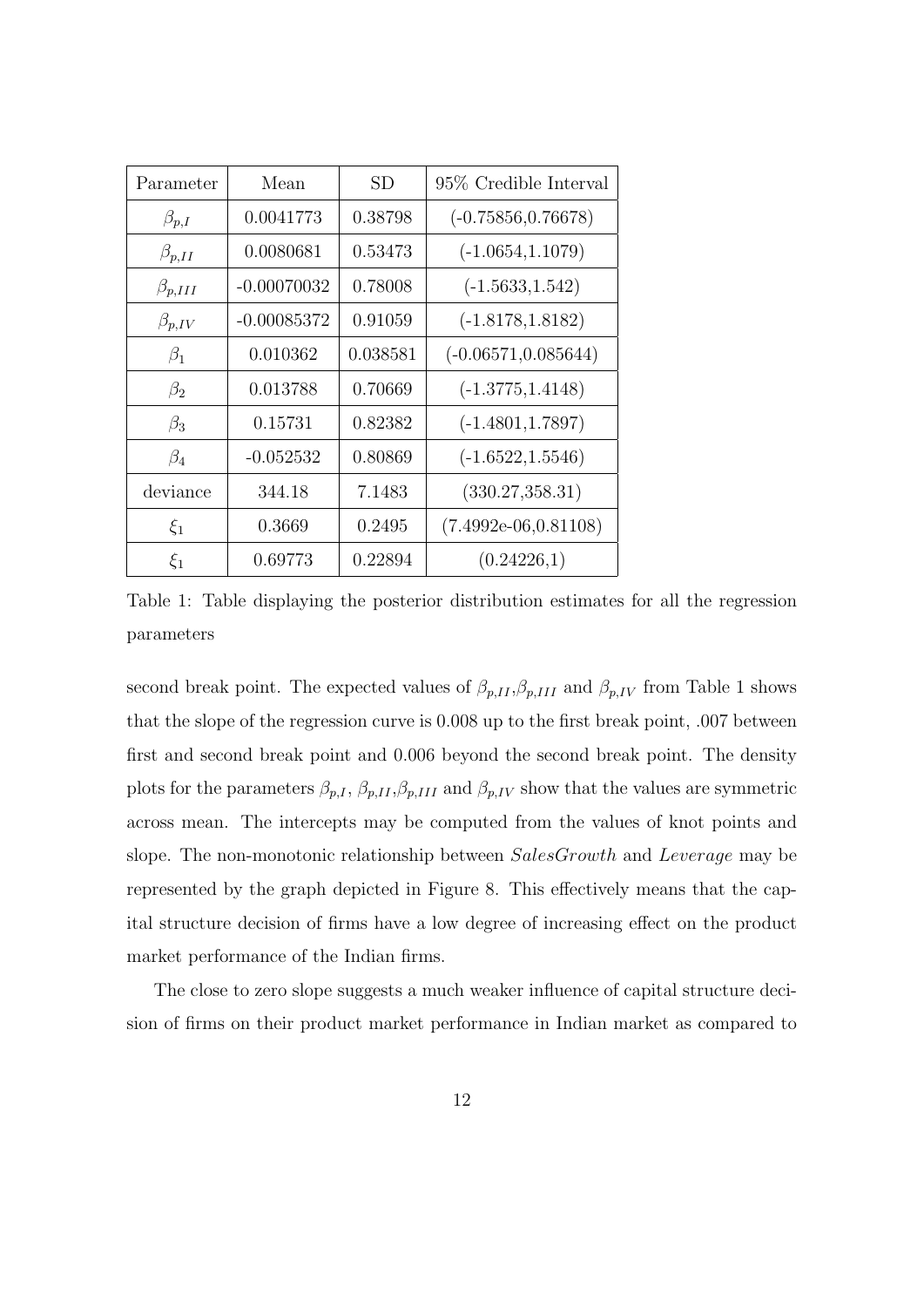

Figure 1: Posterior density plot for  $\beta_{p,I}$  (top), $\beta_{p,II}$ (bottom)

.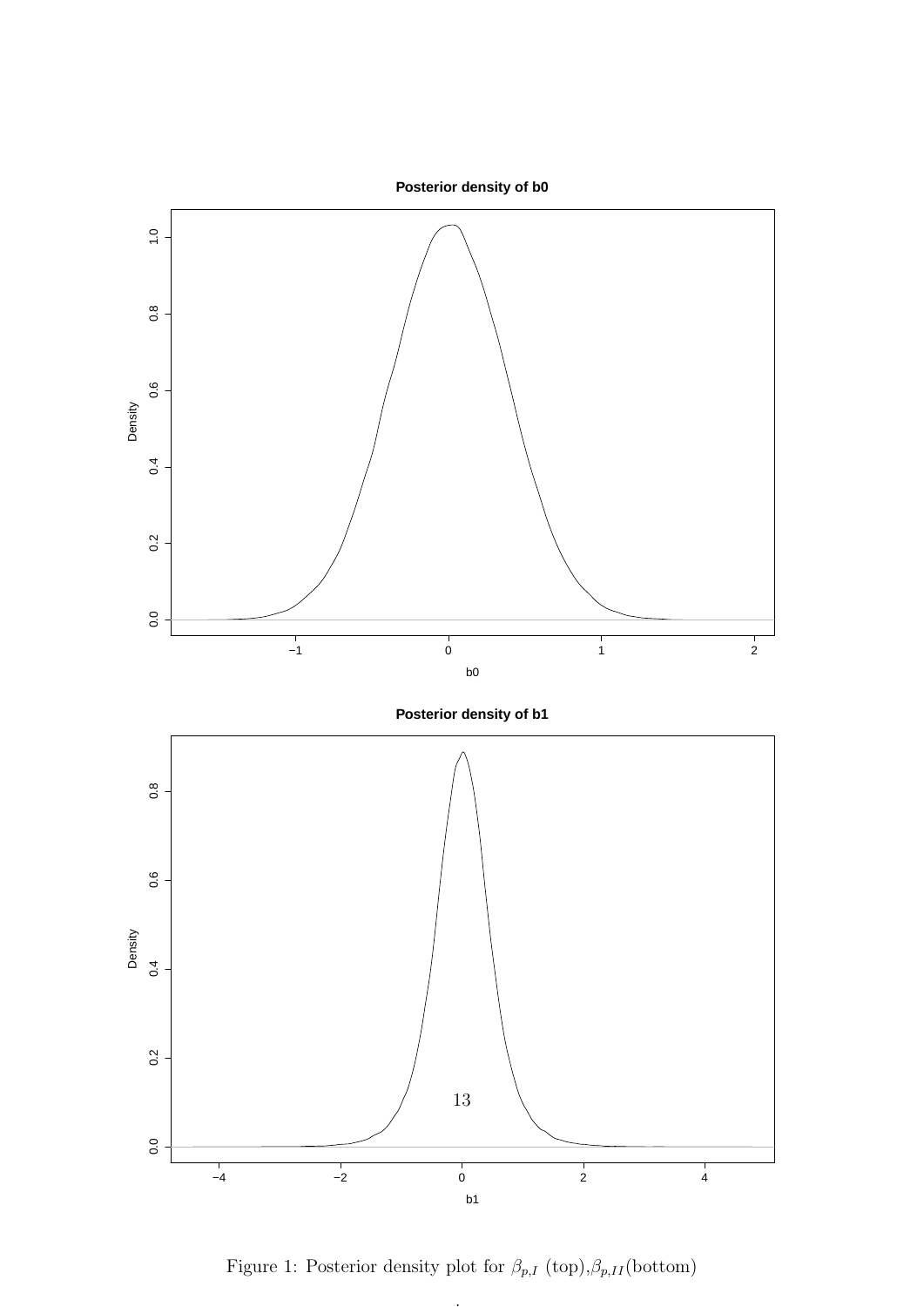

Figure 2: Posterior density plot for  $\beta_{p,III}$  (top), $\beta_{p,IV}$ (bottom)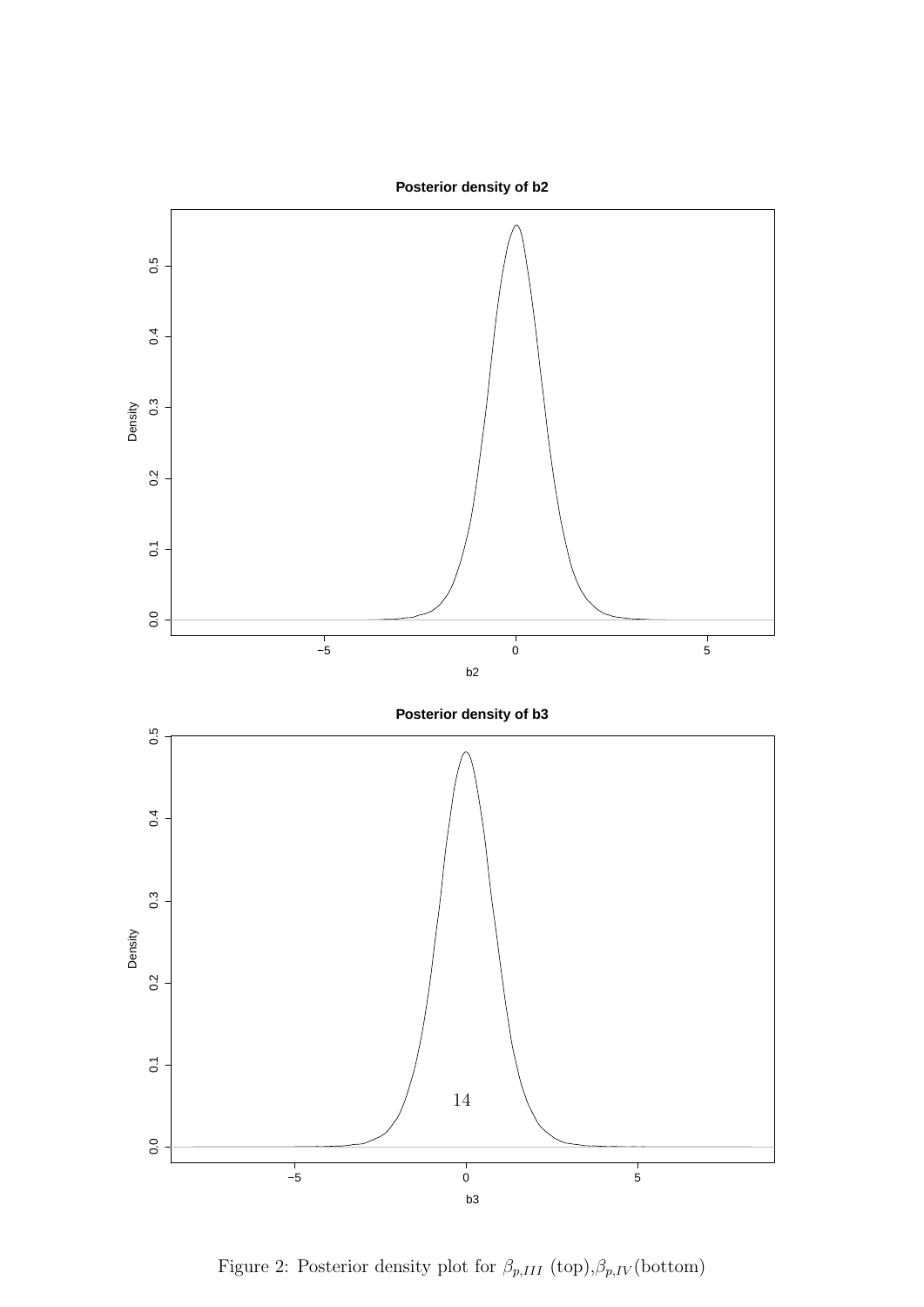

Figure 3: Posterior density plot for*β*1(top), *β*2(bottom)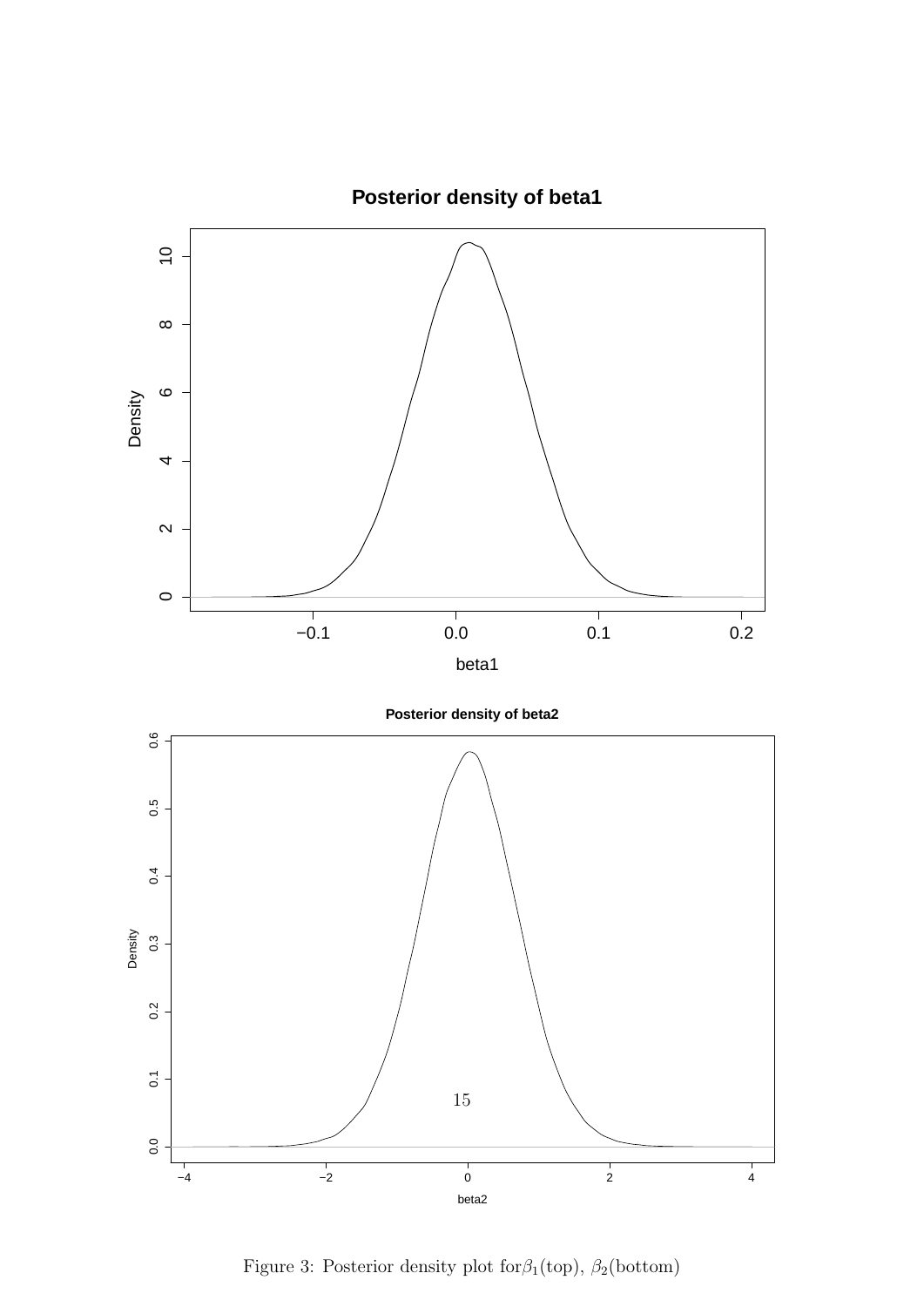

Figure 4: Posterior density plot for*β*3(top), *β*4(bottom)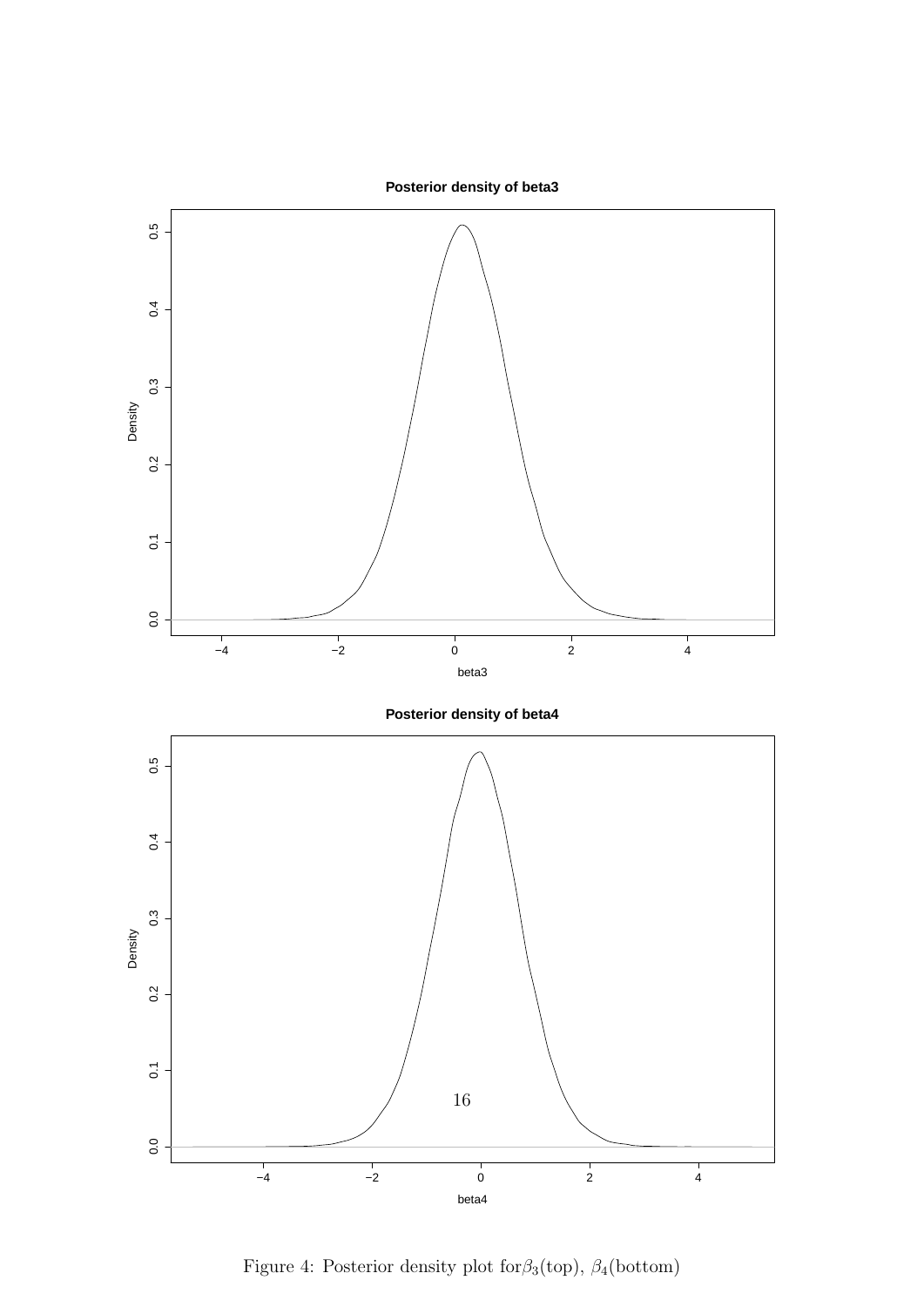

Figure 5: Posterior density plot  $for \nu (top), \nu_b (bottom)$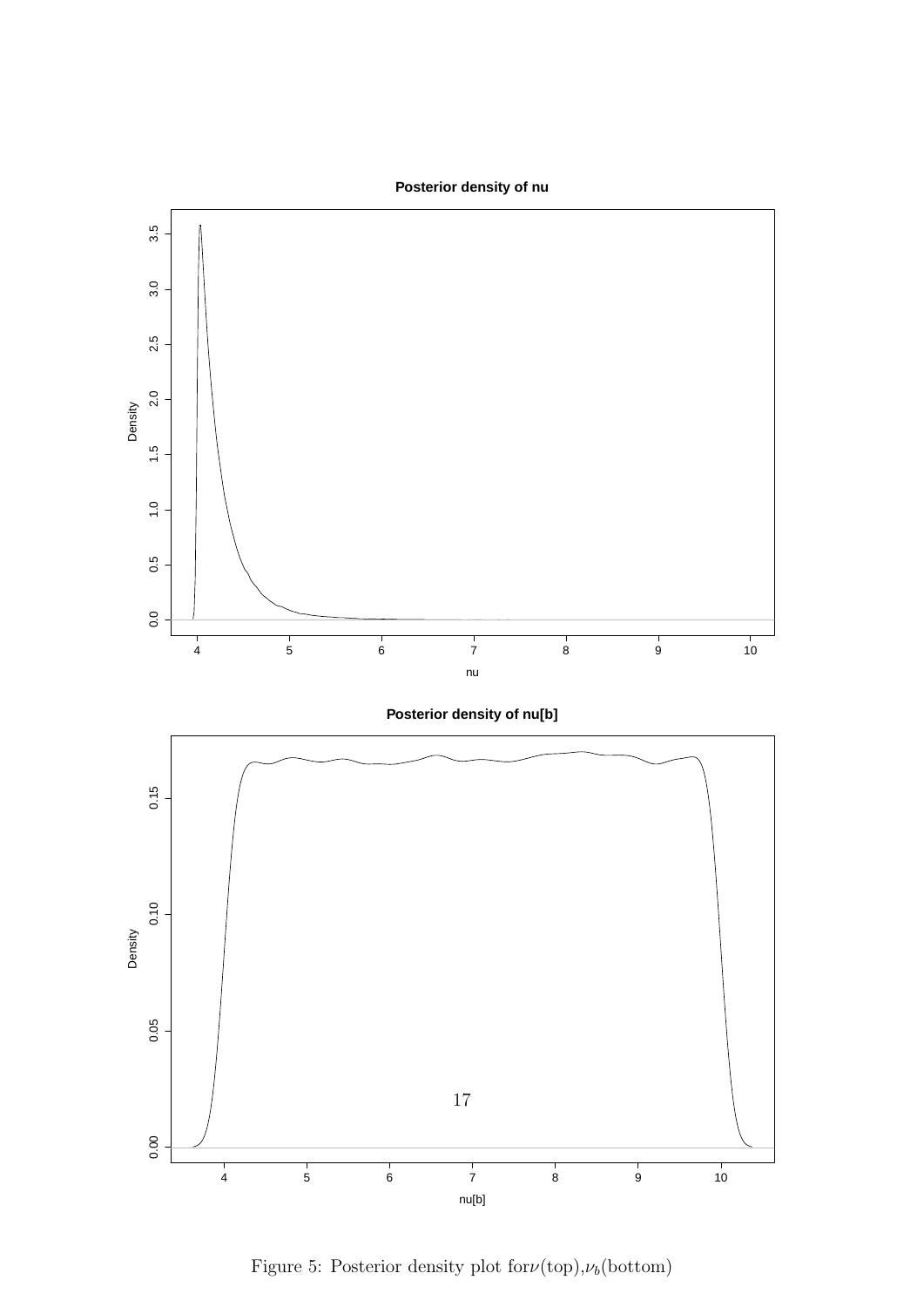### **Posterior density of nu[beta]**



Figure 6: Posterior density plot for  $\nu_\beta$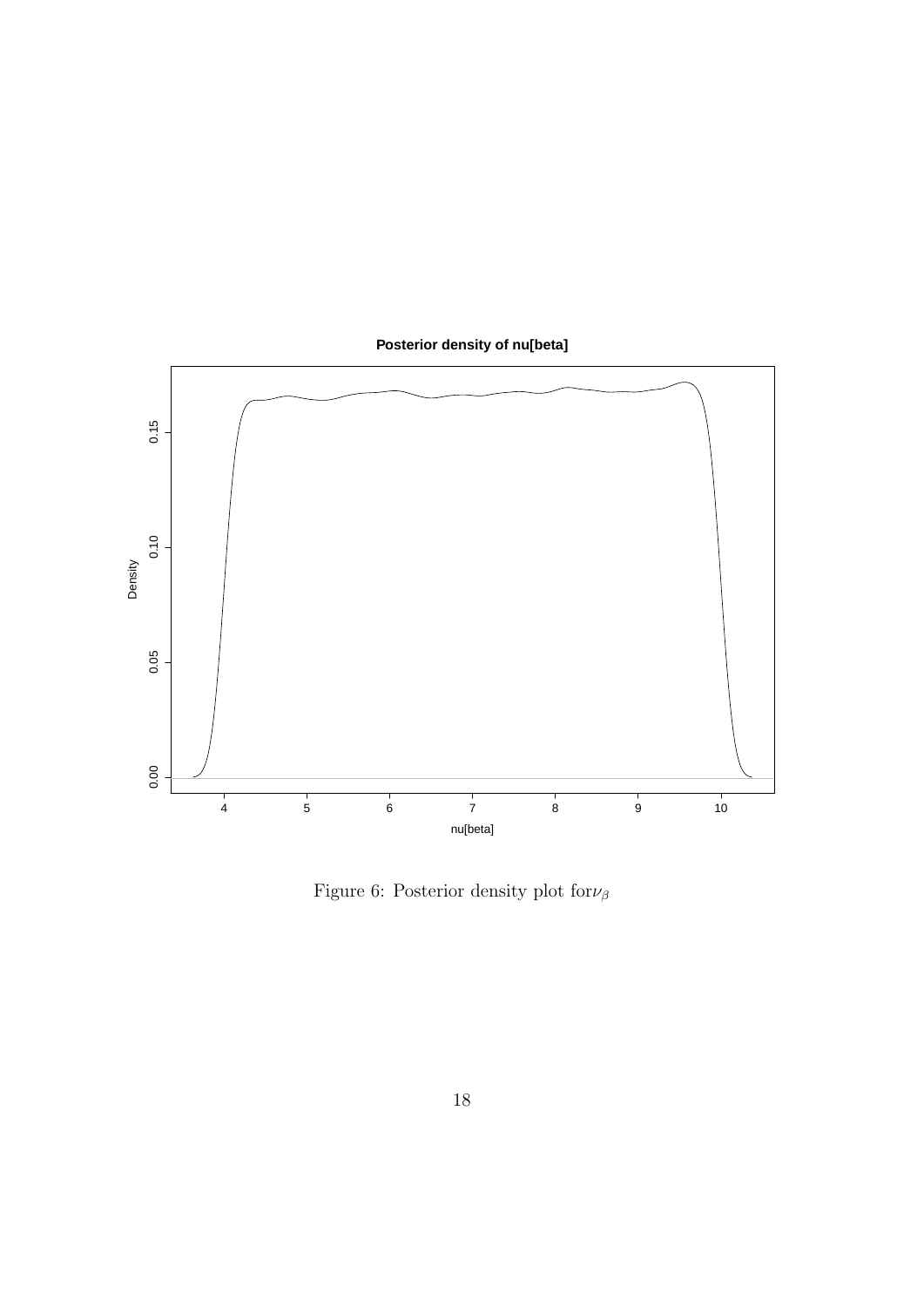

**Posterior density of first knot point**

**Posterior density of second knot point**



Figure 7: Posterior density plot for*ξ*1(top), *ξ*2(bottom)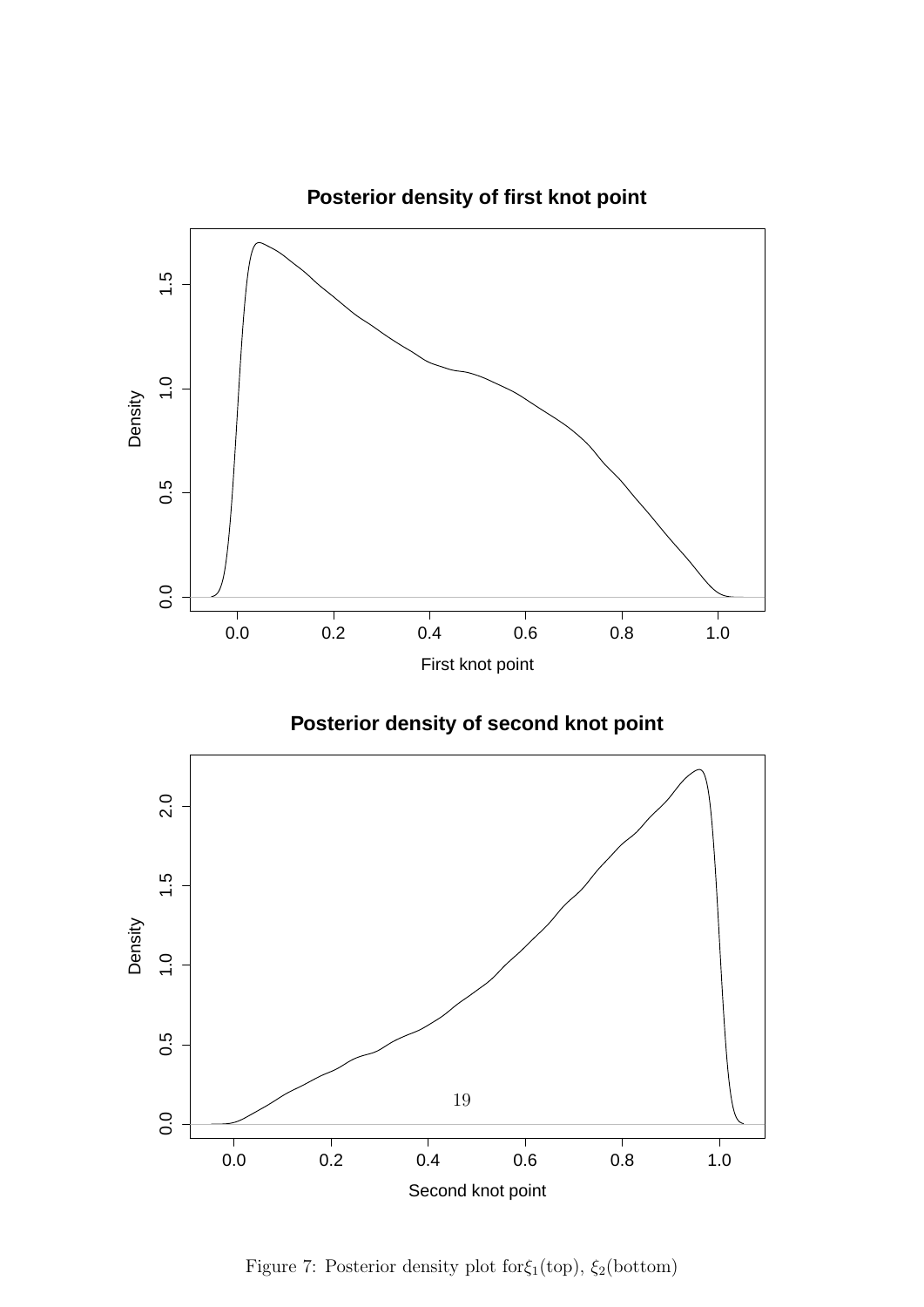

Figure 8: Spline showing the functional relationship between Sales Growth and Leverage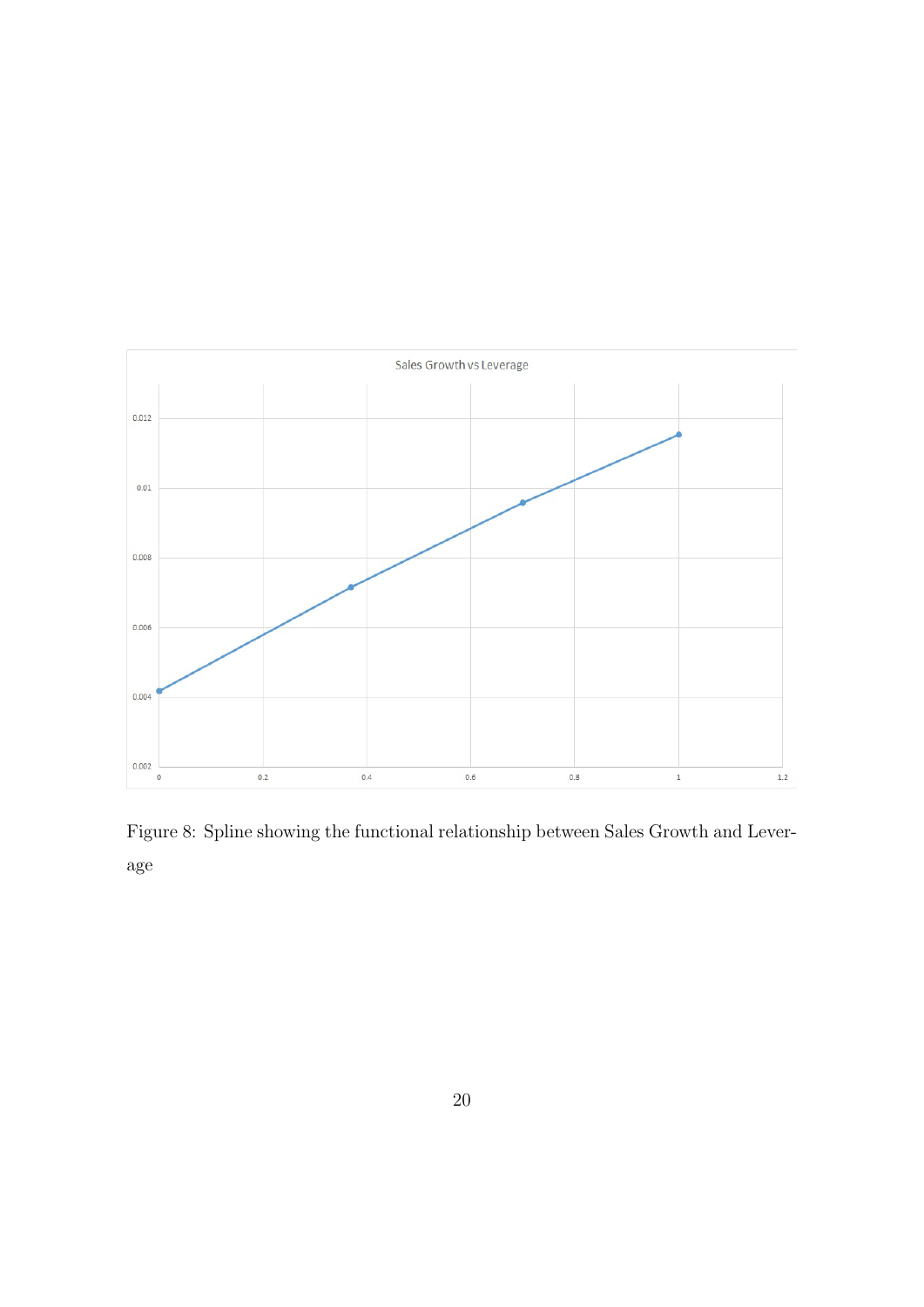the United States of America market [1]and some other markets like South Africa [3]. The economic intuition could be the presence of a more conservative debt market and stricter regulatory intervention in the Indian market. The limited liability effect which induces firms with higher external borrowings to adopt more aggressive product market policies resulting in enhanced product market performance will not be very pronounced in a conservative debt market and banking environment. The stronger covenants associated with debt finance in such a market will discourage firms to adopt aggressive product market policies. In absence of any comparative study of Indian and other debt market policies, one can only conjecture at this point. However, our findings open up a new area of research in this direction.

# **4 Conclusions**

Looking at previous literature on empirical relationship between firms'capital structure and product market it was observed that there exists a non-monotonic relationship between output market performance of firms and their leverage in that the output market performance had different responsiveness to leverage at different levels of leverage.The different levels of leverage at which the relationship changed, or the knot points, were estimated using heuristics. All these empirical studies had issues of endogeneity and heteroscedasticity biases. It had also been established that capital structure decisions were influenced by country specific factors which indicated that the exact nature of the relationship including the location of the break points must be data specific . Thus it was necessary to evolve a statistically robust data driven method which will address all these issues. In this study we have constructed a hierarchical semi-parametric Bayesian regression model with adaptive splines to address all these issues. We thus addressed all the issues associated with the empirical investigation of capital structure and product market performance of firms with innovative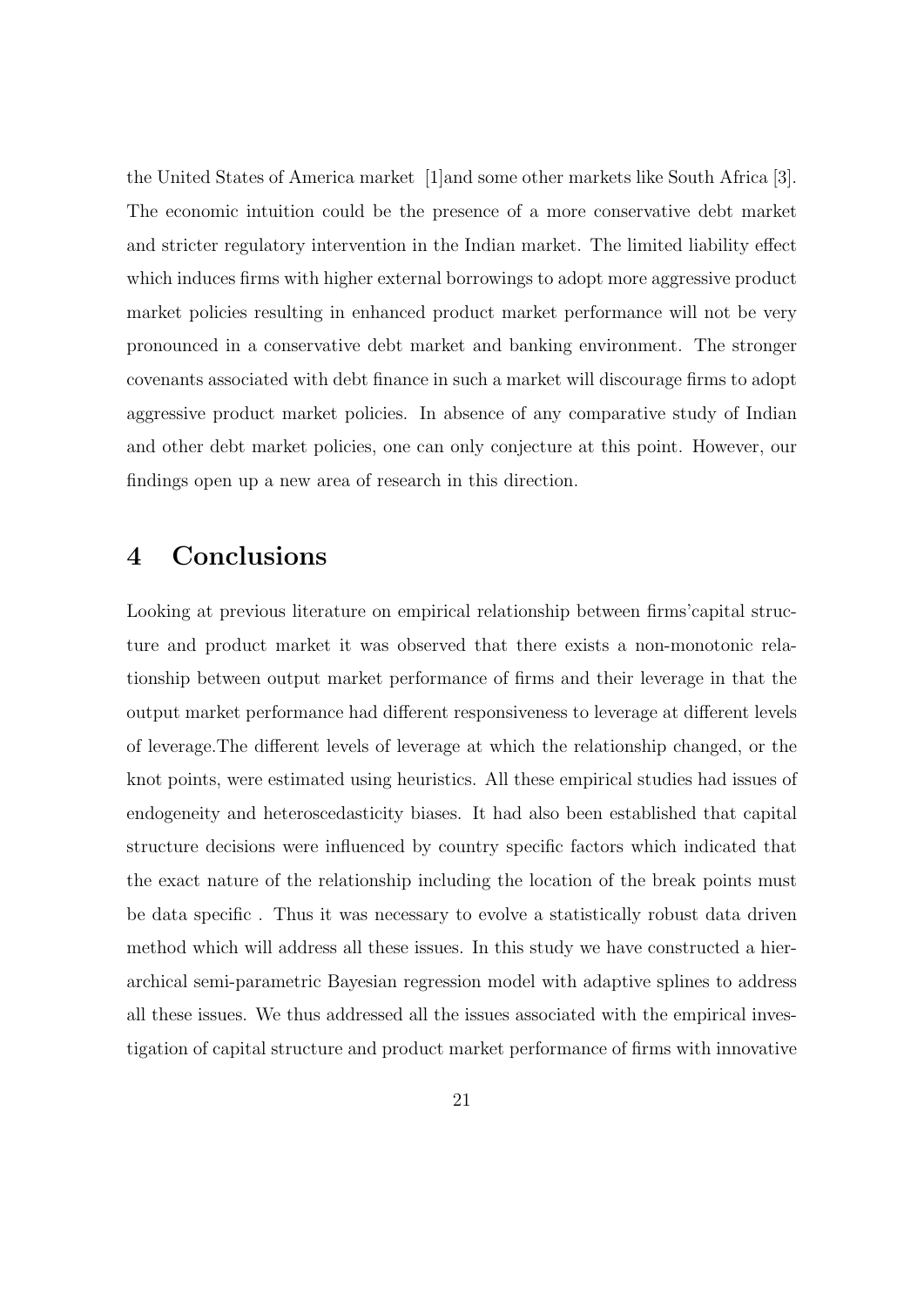use of Bayesian framework using a single regression model.

Our contribution to the empirical literature was important from two perspectives. To the best of our knowledge this is the first time a study on the non-monotonic relationship between debt and output of firms has been conducted on Indian data. India being of utmost strategic importance to the global investors, our study brings some fresh perspectives on the corporate finance dynamics of Indian market. Our studies establish that the relationship between product market performance of firms and their capital structure in India is distinctly different from that in some other countries. This has great significance for policy makers as well as global investors. On the research front this also opens up a need for further investigation into comparative studies of debt market environments of different countries. The country specific findings further establishes the utility of our methodology which may now be employed to study and compare the capital structure dynamics of several countries.

#### **Add References**

# **References**

- [1] Campello, Murillo. "Debt financing: Does it boost or hurt firm performance in product markets?." Journal of Financial Economics 82.1 (2006): 135-172.
- [2] Brander, James A., and Tracy R. Lewis. "Oligopoly and financial structure: The limited liability effect." The American Economic Review (1986): 956-970.
- [3] Fosu, Samuel. "Capital structure, product market competition and firm performance: Evidence from South Africa." The Quarterly Review of Economics and Finance 53.2 (2013): 140-151.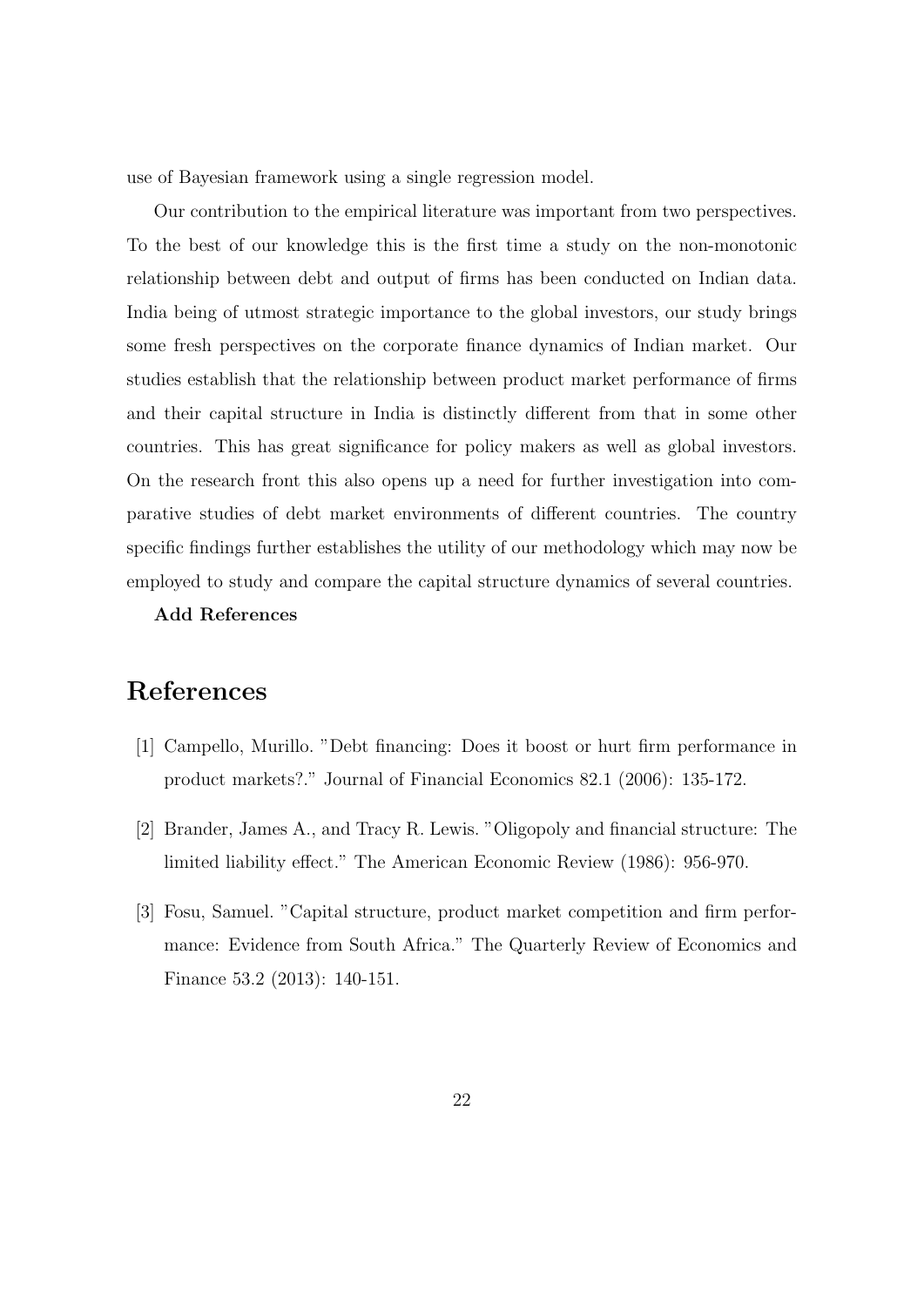- [4] Fan, Joseph PH, Sheridan Titman, and Garry Twite. "An international comparison of capital structure and debt maturity choices." Journal of Financial and Quantitative Analysis 47.1 (2012): 23.
- [5] De Jong, Abe, Rezaul Kabir, and Thuy Thu Nguyen. "Capital structure around the world: The roles of firm-and country-specific determinants." Journal of Banking & Finance 32.9 (2008): 1954-1969.
- [6] Liu, Fan, Zhongsheng Hua, and Andrew Lim. "Identifying future defaulters: A hierarchical Bayesian method." European Journal of Operational Research 241.1 (2015): 202-211.
- [7] Faccio, M., Lang, H.P.and Young, L. "Pyramiding vs leverage in corporate groups: international evidence." Journal of International Business Studies. 41  $(2010): 88-104.$
- [8] Liu, Qigui and Gary Tian. "Controlling shareholder, expropriations and firm's leverage decision: Evidence from Chinese Non-tradable share reform." Journal of Corporate Finance 18 (2012): 782–803.
- [9] Montes-Rojas, Gabriel, and Antonio F. Galvao. "Bayesian endogeneity bias modeling." Economics Letters 122.1 (2014): 36-39.
- [10] Koop, Gary, Bayesian Econometrics . John Wiley & Sons Ltd, 2003.
- [11] Gungoraydinoglu, Ali, and Ozde Otekin. "Firm-and country-level determinants of corporate leverage: Some new international evidence." Journal of Corporate Finance 17.5 (2011): 1457-1474.
- [12] Ruland, William, and Ping Zhou. "Debt, diversification, and valuation." Review of Quantitative Finance and Accounting 25.3 (2005): 277-291.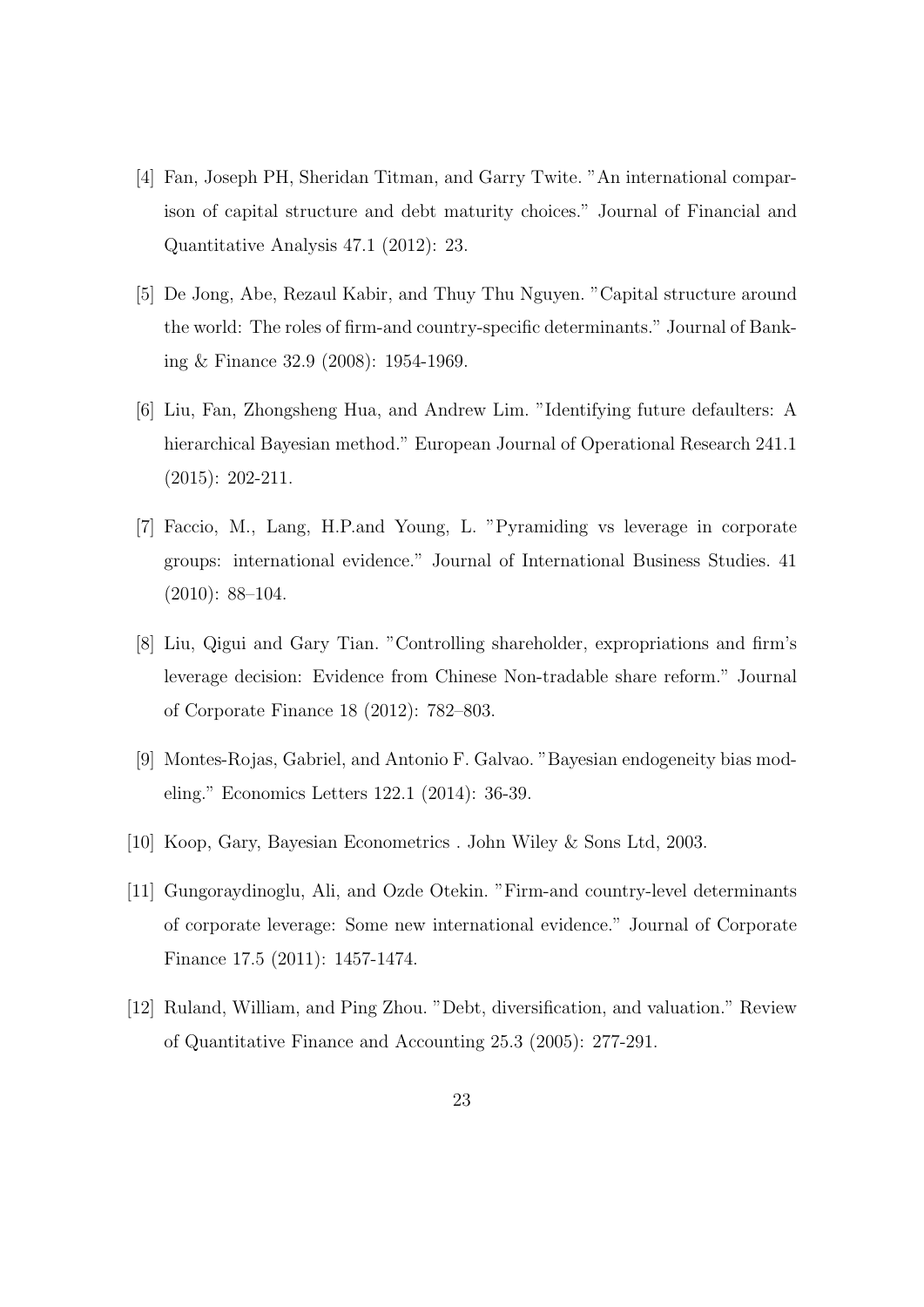- [13] Guney, Yilmaz, Ling Li, and Richard Fairchild. "The relationship between product market competition and capital structure in Chinese listed firms." International Review of Financial Analysis 20.1 (2011): 41-51.
- [14] Pandey, I M. "Capital Structure, Profitability and Market Structure." Asia Pacific Journal of Economics and Business 8.2 ( 2004): 78-91
- [15] Bandyopadhyay, Arindam. "Effect of Capital Structure on Firms' Product Market Performance: Empirical Evidence from
- [16] Indian Manufacturing." Economic and Political Weekly (2005): 866-876. Bandyopadhyay, Arindam, and Sandwip Kumar Das. "The linkage between the firm's financing decisions and real market performance: a panel study of Indian corporate sector." Journal of Economics and Business 57.4 (2005): 288-316.
- [17] Judge, G., R. Hill, W. Griffiths, H. Lutkepohl and T. Lee. Introduction to the theory and practice of econometrics. Wiley, New York, 1984.
- [18] Hoerl, Arthur E., and Robert W. Kennard. "Ridge regression: Biased estimation for nonorthogonal problems." Technometrics 12.1 (1970): 55-67.
- [19] Ruppert D,Want MP,Carroll RJ.Semiparametric Regression.Cambridge University Press,Cambridge,UK, 2003
- [20] Bigelow, Jamie L., and David B. Dunson. "Bayesian adaptive regression splines for hierarchical data." Biometrics 63.3 (2007): 724-732.
- [21] Ghosh, Jayanta K., Mohan Delampady, and Tapas Samanta. An introduction to Bayesian analysis: theory and methods. Springer, 2007.
- [22] Rubin